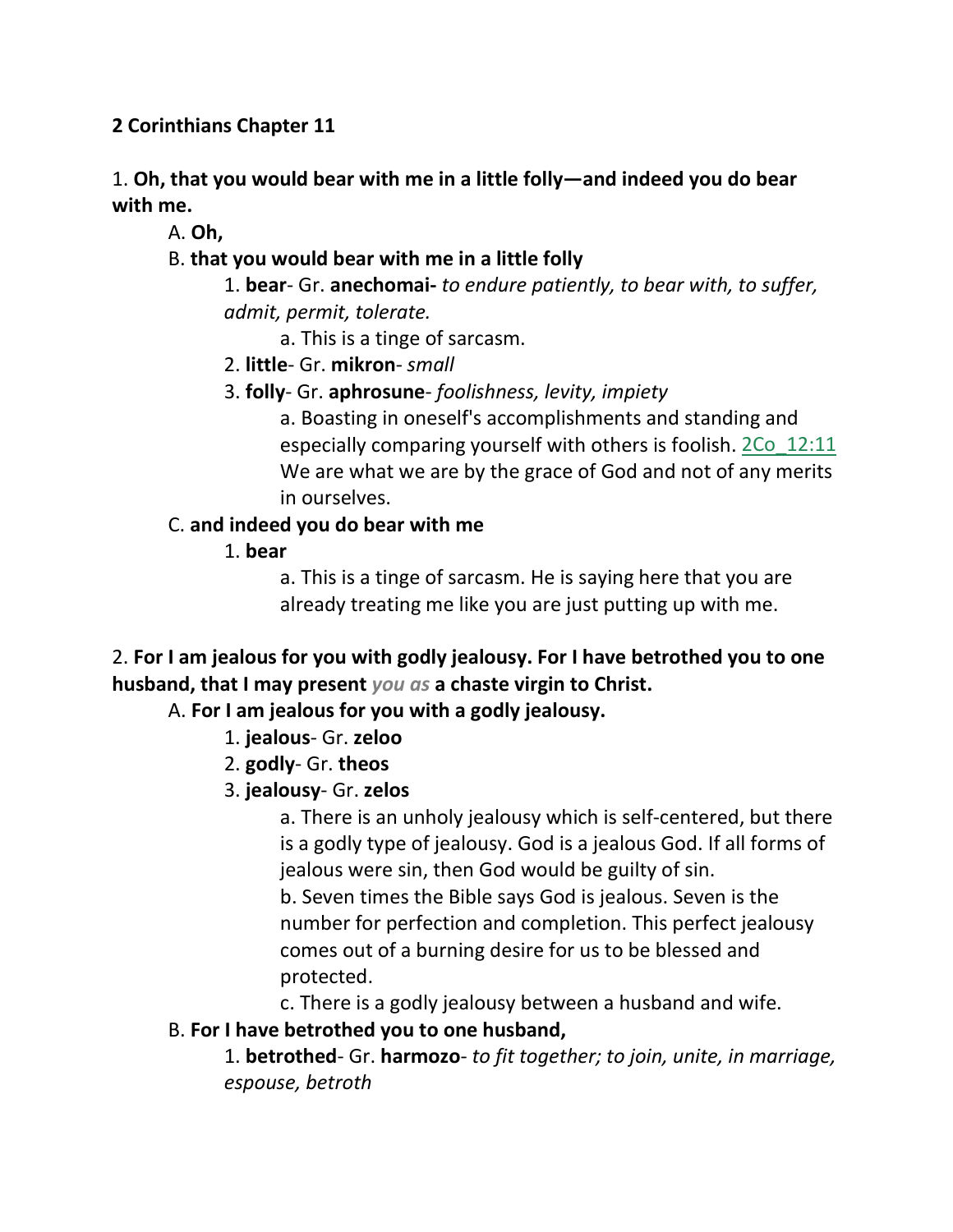a. The church is the betrothed bride of Jesus Christ. When he returns, we the church will be presented to him without spot and blemish and we will be officially married to Him and enjoy the marriage supper of the Lamb.

### 2. **one husband**- Gr. **heis aner**

a. There may be various teachers and leaders that would minister at the church in Corinth, there is only one husband to them, which is Christ. The false teachers were leading them away from their one husband through lies and deception.

### C. **that I may present you as a chaste virgin to Christ**

#### 1. **present-** Gr. **paristemi**

a. We will be presented to the Lord holy, without spot or blemish. Eph\_5:27, Col\_1:22

2. **chaste**- Gr. **hagnos**

### 3. **virgin**- Gr. **parthenos**

a. We are a chaste virgin not because of our own intrinsic purity but are made to be so through the new birth and cleansing of the blood and Spirit of Christ.

# 3. **But I fear, lest somehow, as the serpent deceived Eve by his craftiness, so your minds may be corrupted from the simplicity that is in Christ.**

A. **But I fear,**

1. **fear**- Gr. **phobeo**

#### B. **lest somehow,**

1. The enemy will use any method at his disposal to deceive. He does not care what it is as long as it works. Eph 4:14, 1Th 3:5

### C. **as the serpent deceived Eve by his craftiness,**

#### 1. **serpent**- Gr. **ophis**

a. This is a name given to Satan. He is called that old serpent. Rev\_12:9; Rev\_20:2

b. Satan most often will deceive by using people that are yielded to him, such as the false teachers that had infiltrated the church at Corinth.

#### 2. **deceived**- Gr. **exapateo**- *to deceive thoroughly*

a. When you are carnal then the deception of the flesh seems so right. Only if you are spiritual can you see the obvious error of fleshly temptations. The slogan of the Corinthians was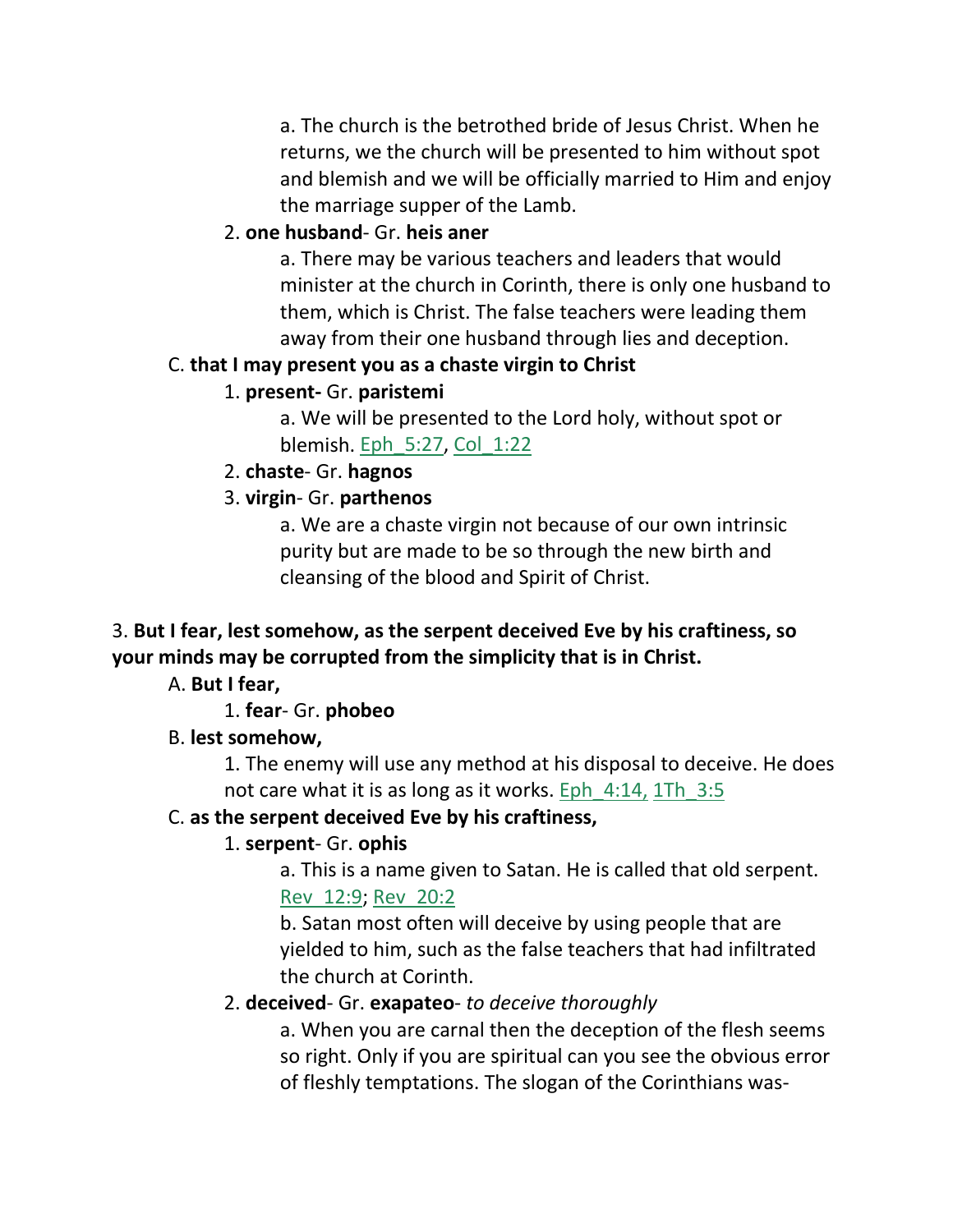"How can it be wrong, when it feels so right?"

3. **Eve-** means *giver of life*

a. Eve was deceived by the lusts of the flesh, the lust of the eyes, and the pride of life. The false teachers appealed to the flesh, eyes, and pride of the Corinthians.

b. The false teachers at Corinth probably were Gnostics, who taught that sensuality [lust of the flesh] did not impact their spirit, so it was ok. They also gave the promise of glory [lust of the eyes], and the status of being spiritually elite [the pride of life].

c. Eve was deceived by Satan. 1Ti 2:14

4. **craftiness**- Gr. **panourgia**- *shrewdness, cunning, craftiness, unscrupulousness; the word signified the employment of any or all means necessary to realize an end*

D. **so your minds may be corrupted from the simplicity that is in Christ.** 

1. **minds**-Gr. **noema**- *a conception of the mind, thought, the mind, the understanding, intellect*

a. This is the target of the enemy. He knows he has to win over the mind of a person before he can have their will. Once he has someone's will he can do anything he wants to do.

# 2. **corrupted**- Gr. **phtheiro**

a. The mind purified by grace, can become corrupted by the complexity of legalism.

# 3. **simplicity**- Gr. **haplotes**- *singleness, simplicity*

a. False teachers and legalists will complicate the spiritual life with a myriad of rules and regulations to obtain favor and right standing with God, instead of simple faith in Christ as one's righteousness.

b. Religious flesh does not like grace. Religious flesh wants to earn what it gets so it may glory in it. The more complicated the path, the more religious flesh likes it.

4. **For if he who comes preaches another Jesus whom we have not preached, or**  *if* **you receive a different spirit which you have not received, or a different gospel which you have not accepted—you may well put up with it!** 

A. **For if he who come preaches another Jesus whom we have not preached,**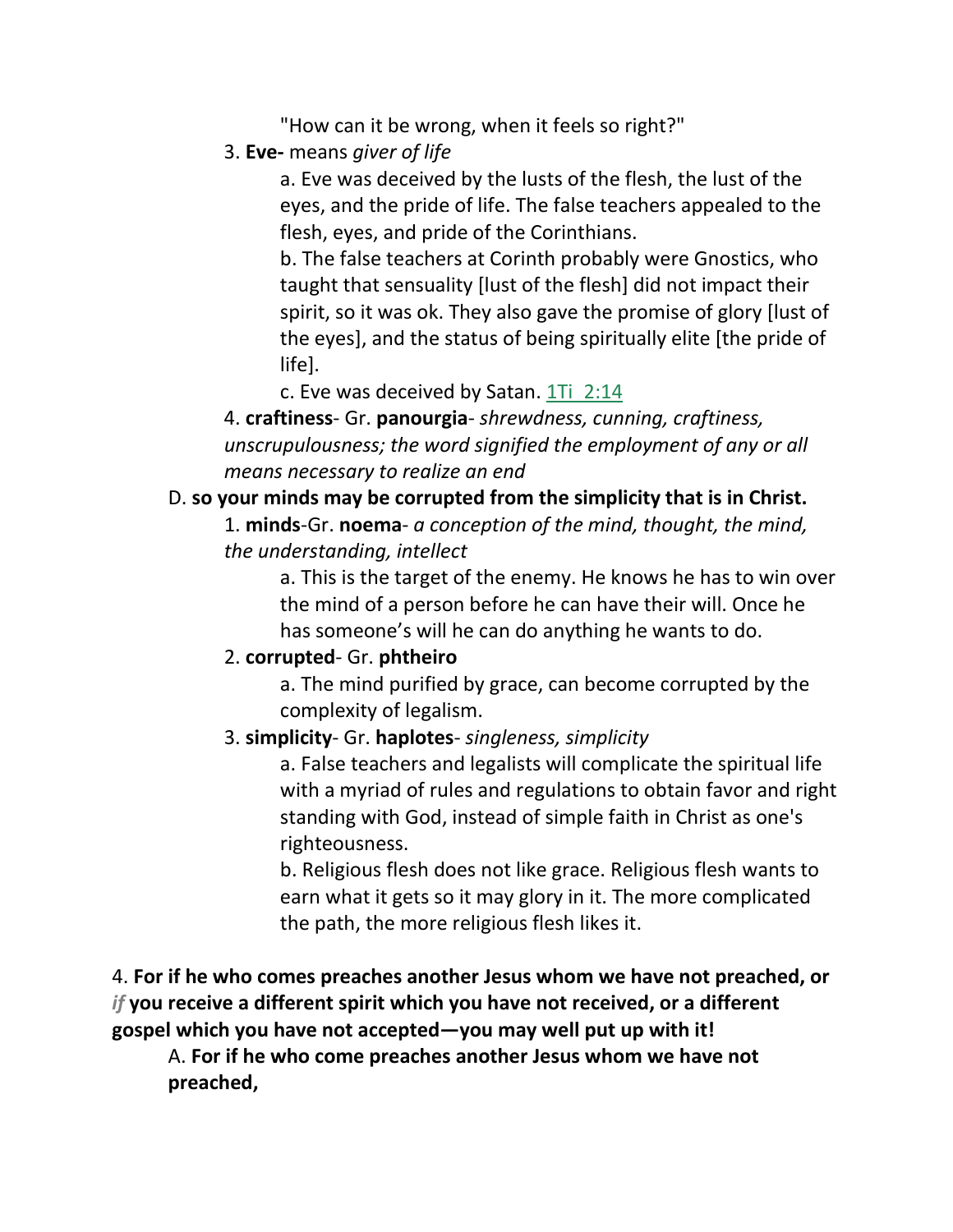- 1. **preaches** Gr. **kerusso** *to herald a message*
- 2. **another** Gr. **allos** one of the same kind

a. Some false teachers were saying there was another person other than Jesus of Nazareth that was the Messiah. This probably was a person who did not suffer and die like Jesus did.

b. There can never be another Jesus. He was unique in that he was the only mediator between God and man, being both in one person. Act\_4:12, 1Ti\_2:5

### B. **or if you receive a different spirit which you have not received,**

1. **receive**- Gr. **lambano**

#### 2. **different**- Gr. **heteros**- *one of a different kind*

3. **spirit**- Gr. **pneuma**

a. If you receive anyone other than Jesus of Nazareth, then you will be default receive a different spirit than the Holy Spirit. You will receive a false and lying spirit. The Holy Spirit is only sent in the name of Jesus Christ of Nazareth.

#### C. **or a different gospel which you have not accepted**

1. **different**- Gr. **heteros**- *one of a different kind*

#### 2. **gospel**- Gr. **euaggelion**- *good news*

a. The true good news is that Jesus Christ, the God-man, was made a sacrifice for all our sins, once for all, for all time and we can receive the benefit of this by faith in Jesus. Any other message is not good news. It is a lie.

b. Anyone who preaches a different gospel is accursed. Gal 1:8

### 3. **accepted**- Gr. **dechomai**- *welcomed*

### D. **you may will put up with it**

### 1. **put up**- Gr. **anechomai**

a. They would not put up with Paul's teaching, but they would false teachers.

b. Paul prophesied that there would come a time when people would not put up with sound doctrine. 2Ti 4:3

#### 5. **For I consider that I am not at all inferior to the most eminent apostles.**

#### A. **consider**- Gr. **logizomai**

### B. **inferior**- Gr. **hustereo medeis**- *behind or lacking in nothing*

1. Paul refers to this in his first letter to the Corinthians. 1Co\_15:10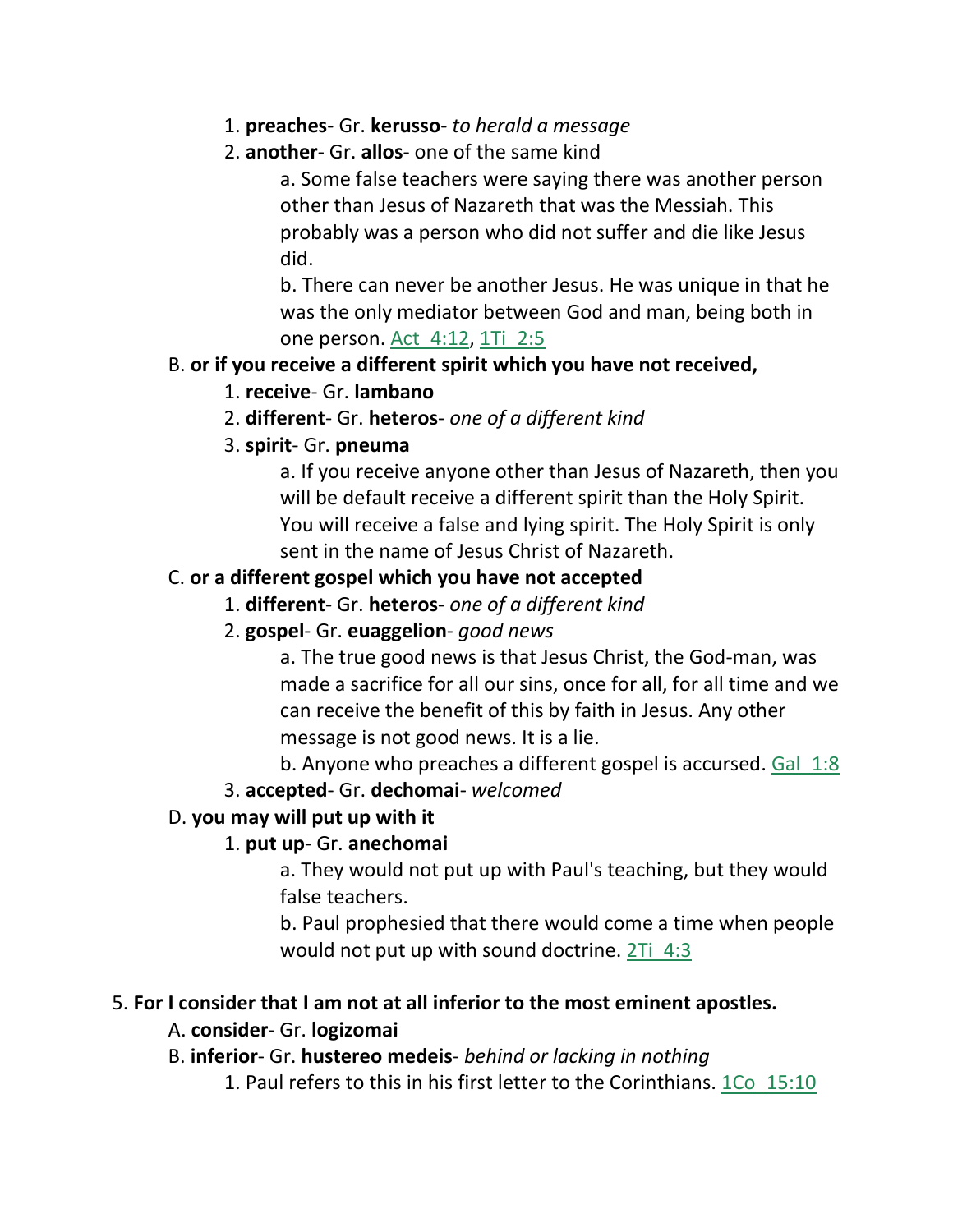#### C. **eminent**- Gr. **huper lian**- *above great*

1. I call these people affectionately- "super dupers"

2. This refers to Peter, James, and John. Paul called them pillars in the book of Galatians. Gal. 2:9

#### D. **apostles**- Gr. **apostolos**

1. I personally believe Paul was called to replace Judas after he killed himself, not Matthias. Paul, in reference to the original disciples of Jesus, said that he was one born out of due time. 1 Cor. 15:8

# 6. **Even though** *I am* **untrained in speech, yet** *I am* **not in knowledge. But we have been thoroughly manifested among you in all things.**

### A. **Even though I am untrained in speech,**

1. **untrained**- Gr. **idiotes**- *in the NT, an unlearned, illiterate, man as opposed to the learned and educated: one who is unskilled in any art*

a. We get our English word idiot from this Greek word. Today the word means someone stupid. Back in Paul's day it meant untrained or unlearned.

b. *Although Paul's preaching ministry was effective (see Acts 17), he had not been trained in the Greek schools of oratory and speechmaking, as the false teachers evidently had been*. - Life Application Commentary

### 2. **speech**- Gr. **logos**

# B. **yet I am not in knowledge**

# 1. **knowledge**- Gr. **gnosis**

a. Paul had a vast reservoir of knowledge of the Old Testament that he had studied as a Hebrew student in rabbinic school and also New Testament revelation he had received directly from the Lord Himself. Eph\_3:4

b. Paul had trained under Gamaliel, the foremost rabbi of the day. Acts 22:3

### C. **But we have been thoroughly manifested among you in all things**

### 1. **thoroughly**- Gr. **en pas**- *in all*

# 2. **manifested**- Gr. **phaneroo**

a. *His faith and doctrine, as well as manner of life, were well known unto them; he had not shunned to declare the whole counsel of God unto them: his knowledge in the mystery of Christ's person and grace, and in all the parts of the everlasting*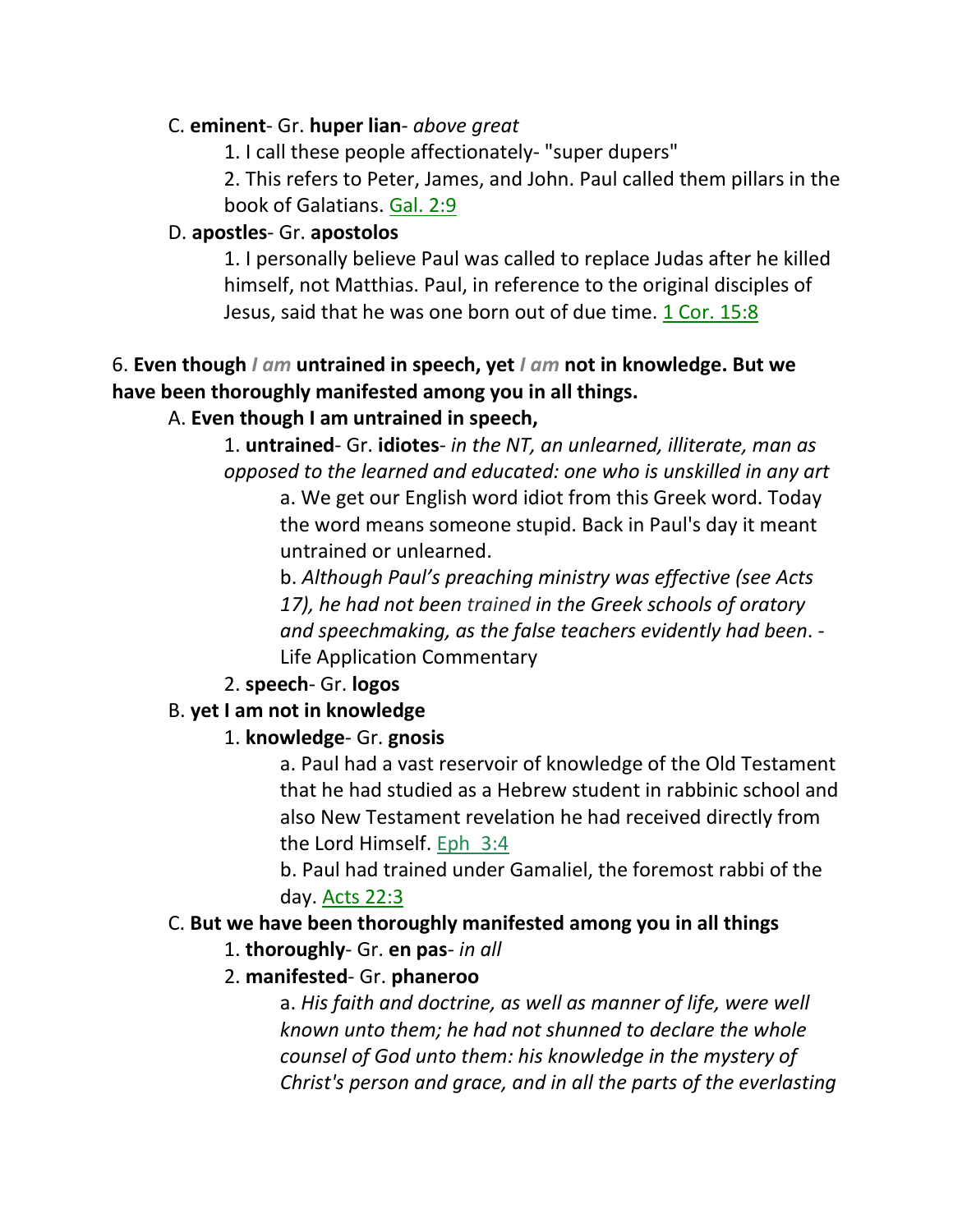*Gospel, was no secret to them; he had used no artful methods to hide himself, or conceal the truth; but by manifestation of it, had commended himself to every man's conscience in the sight of God; and by observing this, as he had witnesses now among them of the truth of it, so he strikes at the hypocrisy and deceitful methods the false teachers took to cover themselves, their practices, and principles.* -Gill Commentary b. 2Co\_4:2

# 7. **Did I commit sin in humbling myself that you might be exalted, because I preached the gospel of God to you free of charge?**

# A. **Did I commit sin in humbling myself that you might be exalted,**

1. **commit sin**- Gr. **poieo hamartia**

# 2. **humbling**- Gr. **tapeinoo**

a. This is how the kingdom works. We are to humble ourselves in service of others that they might be exalted, and in doing so God makes sure we get exalted as well. If we rise up in pride and bring people down so we can rise above, we will end up being abased as well.

b. Paul is probably referring to him working with his own hands to provide for his support while he was ministering to them.

c. Paul worked making tents while he was at Corinth. Acts

### 18:1-3

# 3. **exalted**- Gr. **hupsoo**

a. This is the principle of servant leadership.

b. Paul removed any excuse anyone would have for receiving the gospel because they thought Paul was preaching so he could obtain their money.

### B. **because I preached the gospel of God to you free of charge**

- 1. **preached** Gr. **euaggelizo** *to preach the good news*
- 2. **the gospel** Gr. **euaggelion** *good news*

# 3. **free of charge**- Gr. **dorean**- *undeservedly, without cause*

a. This is ministering out of grace- unmerited favor. The gospel is a gospel of grace. Salvation is free and underserving. The false teachers brought a gospel that was based upon merit, which is not good news!

b. Paul did not charge for his services. He ministered freely the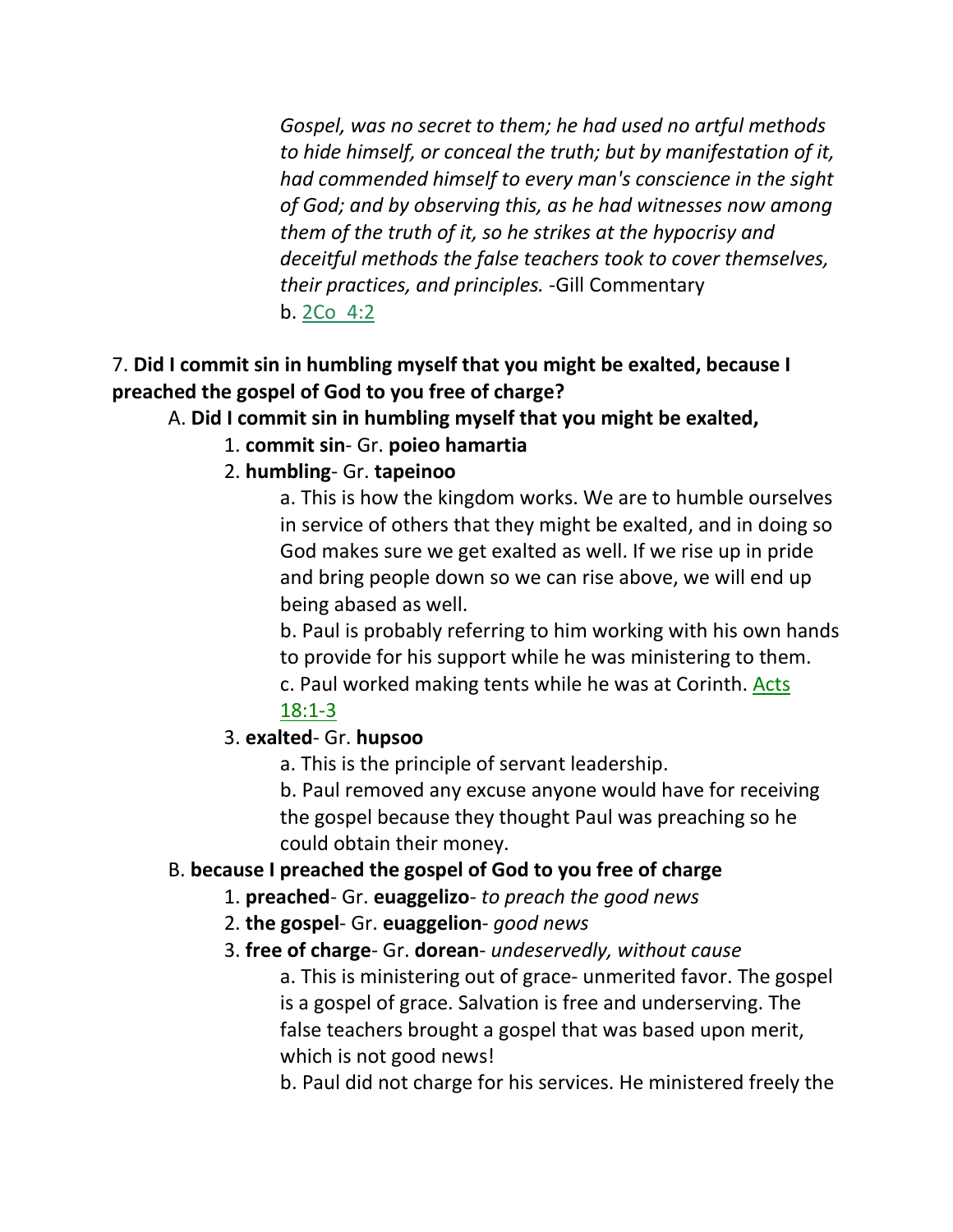gospel of God.

#### 8. **I robbed other churches, taking wages** *from them* **to minister to you.**

#### A. **I robbed other churches,**

#### 1. **robbed**- Gr. **sulao**- *to spoil, rob, plunder*

a. *The expression, "I robbed other churches," is a figure of speech known as hyperbole. It is an exaggerated statement designed to produce a real effect on the mind. Paul does not mean he literally robbed other churches, of course, but it simply means that while he was serving the Lord at Corinth he received financial assistance from other churches so that he might serve the Corinthians without any remuneration at all from them.* -Believer's Bible Commentary

b. This is strong sarcasm here. Again, I believe Paul is showing his human side here, but not to the point of sin.

2. **churches**- Gr. **ekklesia**- *called out ones*

#### B. **taking wages from them to minister to you**

1. **taking wages**- Gr. **lambano opsonion**- *a soldier's pay, allowance* a. This Greek word means to receive a soldier's pay. A minister of God is also a soldier in God's army. A soldier does not go to warfare on his own charges, that is, with his own money.  $1$ Cor. 9:7

b. When Paul first arrived in Corinth he worked to pay for his needs. He did this so he would not be a burden to the church or give an excuse to some that would say he was there for their money.

c. After some time, a large offering came from Macedoniafrom the Philippian church, which freed Paul to start ministering full time and not work on the side. When he first arrived, he was pressed by need to work, but when the money arrived from Macedonia he was pressed by the ministry of the Word. The KJV said that after Silas and Timothy came from Macedonia Paul was "pressed in the Spirit" and starting preaching. The earliest manuscripts don't say "Spirit" but "Word". He was pressed by the need to preach the Word instead of being pressed work a secular job and thus only minister part time.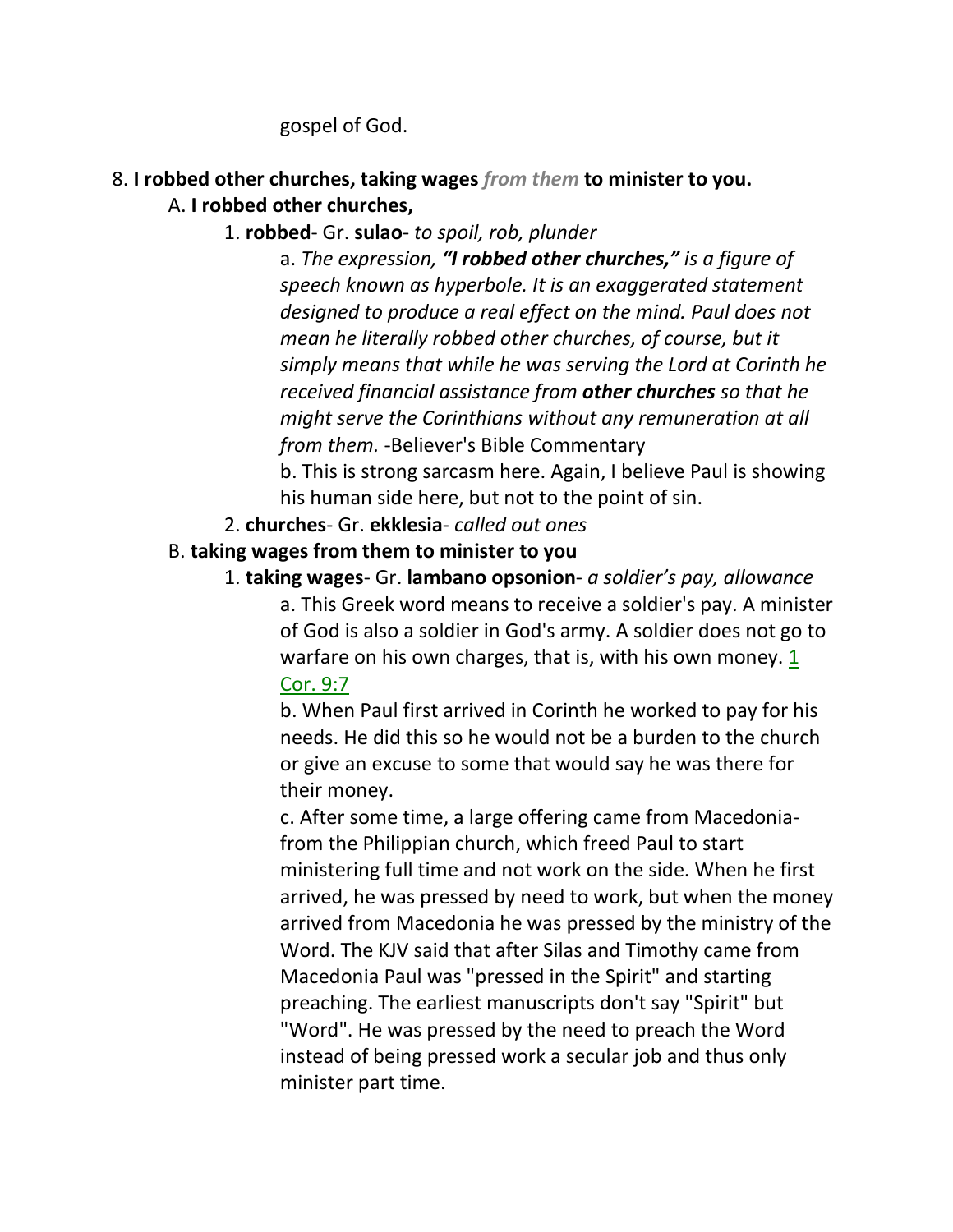d. Sometimes it is necessary to have a secular job on the side, but God wants to bless you so that you don't have to and have enough finances from the ministry to support you ministering full time. God has ordained that those who are called to preach the gospel as a full-time calling, that they live of the gospel. 1 Cor. 9:14

### 2. **minister**- Gr. **diakonia**

a. This verse reveals that it is best to not receive offerings from those you preach the gospel to, but instead minister based on funds that are raised from the churches. Billy Graham operated this way in his ministry, and it worked well. It removes all occasion to lay blame or accusation.

9. **And when I was present with you, and in need, I was a burden to no one, for what I lacked the brethren who came from Macedonia supplied. And in everything I kept myself from being burdensome to you, and so I will keep**  *myself.*

### A. **And when I was present with you,**

#### 1. **present**- Gr. **pareimi**

a. Paul was with them for over a year and a half.

#### B. **and in need,**

### 1. **need**- Gr. **hustereo**

a. This included food, clothing, and housing.

### C. **I was a burden to no one,**

1. **burden**- Gr. **katanarkao**- *to be burdensome or a dead weight to someone in a pecuniary sense*

a. Paul worked on the side to provide for his needs. He did this in other places as well. 1Th 2:9, 2Th 3:8

### D. **for what I lacked the brethren who came from Macedonia supplied**.

### 1. **lacked**- Gr. **husterema**

a. This would lead us to understand that Paul had some items he would have like to have that he could not afford from just working his job.

### 2. **brethren**- Gr. **adelphos**

### 3. **Macedonia**

a. This is Silas and Timothy. Acts 18:5

4. **supplied**- Gr. **prosanapleroo**- *to fill up by adding to*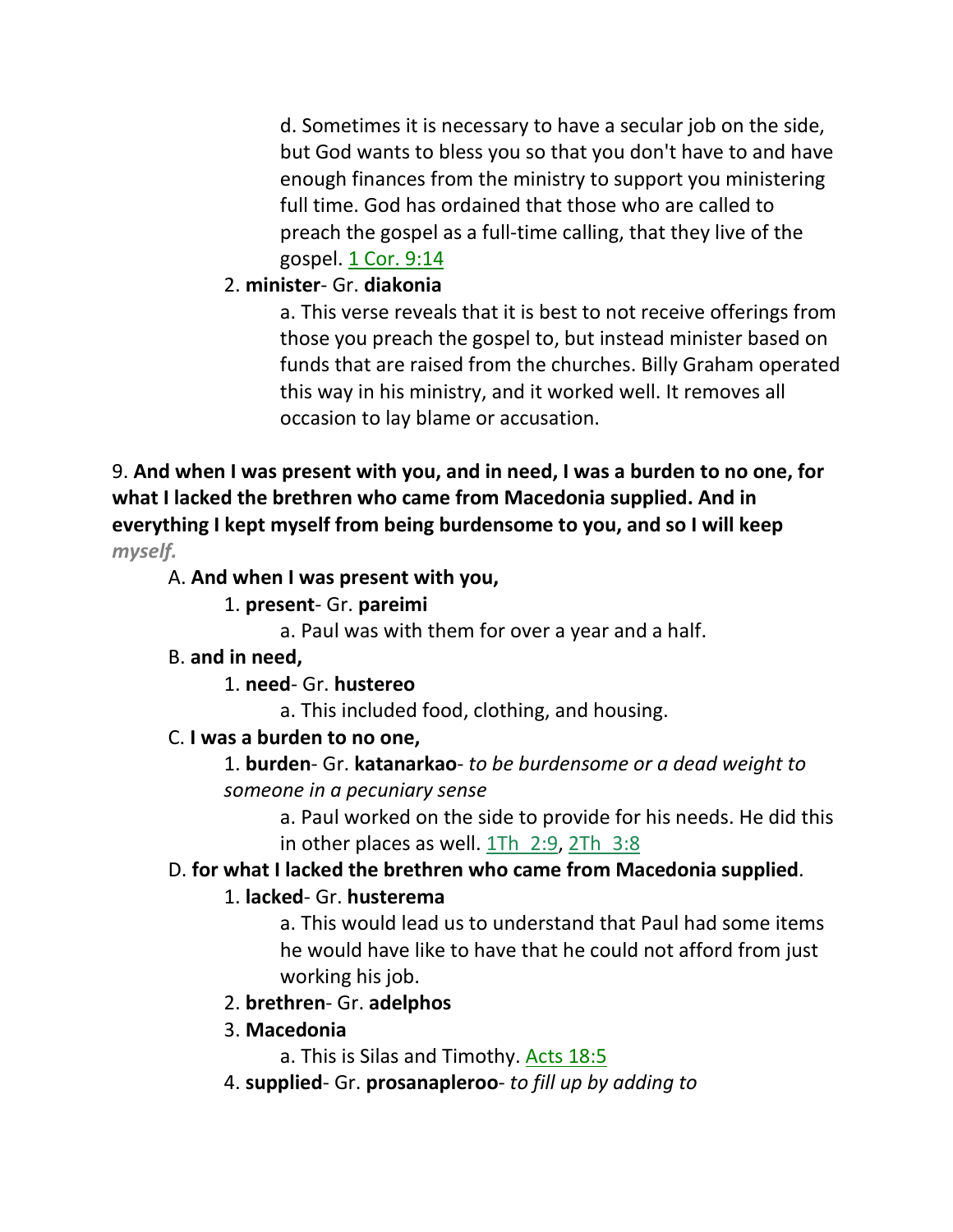# E. **And in everything I kept myself from being burdensome to you,**

# 1. **in everything**

a. There are many different ways we can be a burden to others. Every traveling minister needs to see this and heed it. Often a traveling minister will put many demands on their host, and they become a burden instead of a blessing.

2. **kept**- Gr. **tereo**- *to attend to carefully*

# 3. **burdensome**- Gr. **abares**- *without weight, not a burden*

# F. **and so I will keep myself**

# 1. **keep**- Gr. **tereo**

a. Again, a tinge of sarcasm here.

# 10. **As the truth of Christ is in me, no one shall stop me from this boasting in the regions of Achaia.**

# A. **As the truth of Christ is in me,**

# 1. **truth**- Gr. **aletheia**

a. It is not wrong to speak the truth about yourself in a positive light as long as you don't put other down to do so.

b. Moses recorded of himself he was the meekest man on the face of the earth! And it was truth, because it is part of scripture.

# 2. **Christ**- Gr. **christos**

a. Paul told the truth about himself, but actually it was true because of Christ in Him. What he was sharing was the truth of Christ that was in him.

# B. **no one shall stop me from this boasting in the regions of Achaia**

1. **stop**- Gr. **sphragizo**- *to set a seal upon, mark with a seal, to seal, since things sealed up are concealed (as the contents of a letter), to hide, keep in silence, keep secret*

# 2. **boasting**- Gr. **kauchesis**

a. Again, it is not wrong to boast about what is in Christ and done through Christ.

# 3. **regions**- Gr. **klima**- *a tract of land, a region*

# 4. **Achaia**

a. The region of which Corinth was its capital.

# 11. **Why? Because I do not love you? God knows!**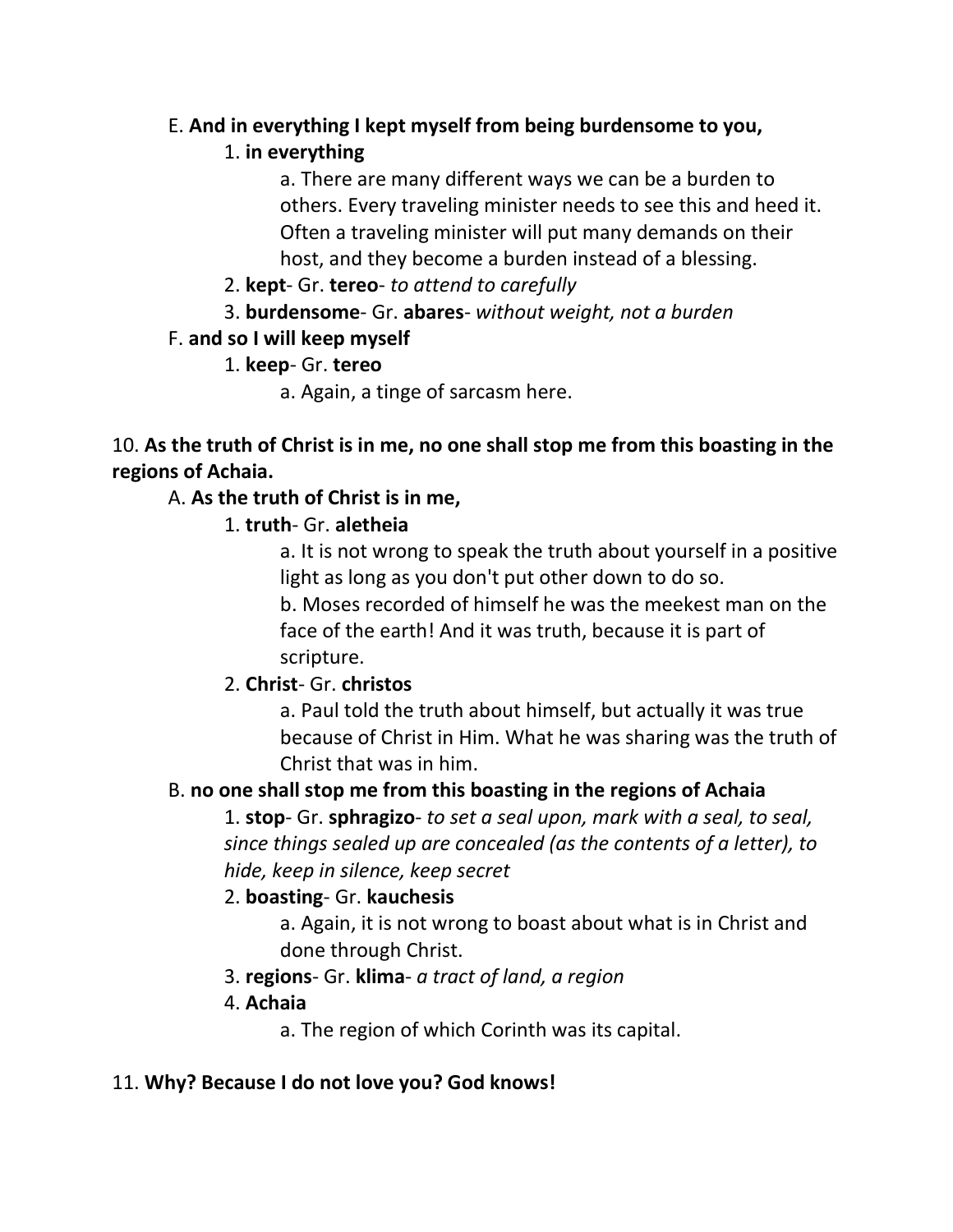## A. **Why?**

1. This verse brings out that Paul was not boasting so that it would benefit him, but it would help the Corinthians wake out of the deception the false teachers have put them in concerning the truth and about Paul.

2. Also, Paul says this because some might have said Paul did not love the Corinthians because he would not receive anything from them.

### B. **Because I do not love you?**

1. **love**- Gr. **agapao**

# C. **God knows!**

1. **knows**- Gr. **eido**- *to know fully*

a. The omniscient One knows all things, even in each human heart.

12. **But what I do, I will also continue to do, that I may cut off the opportunity from those who desire an opportunity to be regarded just as we are in the things of which they boast.** 

A. **But what I do,**

1. **do**- Gr. **poieo**

a. Not be chargeable to anyone by demanding to be supported.

# B. **I will also continue to do,**

1. Paul made this a practice and planned to continue the same policy of ministry.

C. **that I may cut off the opportunity from those who desire an opportunity to be regarded just as we are in the things of which they boast.**

1. **cut off**- Gr. **ekkopto**

2. **opportunity**- Gr. **aphorme**- *a place from which a movement or attack is made, a base of operations*

3. **regarded**- Gr. **heurisko**

4. **boast**- Gr. **kauchomai**

a. *It seems clear that the... [false teachers]... expected, demanded, and received money from the Corinthians. Like most cultists, they would not have served unless it paid them financially. Paul was determined to continue his policy of not receiving money from the believers in Corinth. If the false*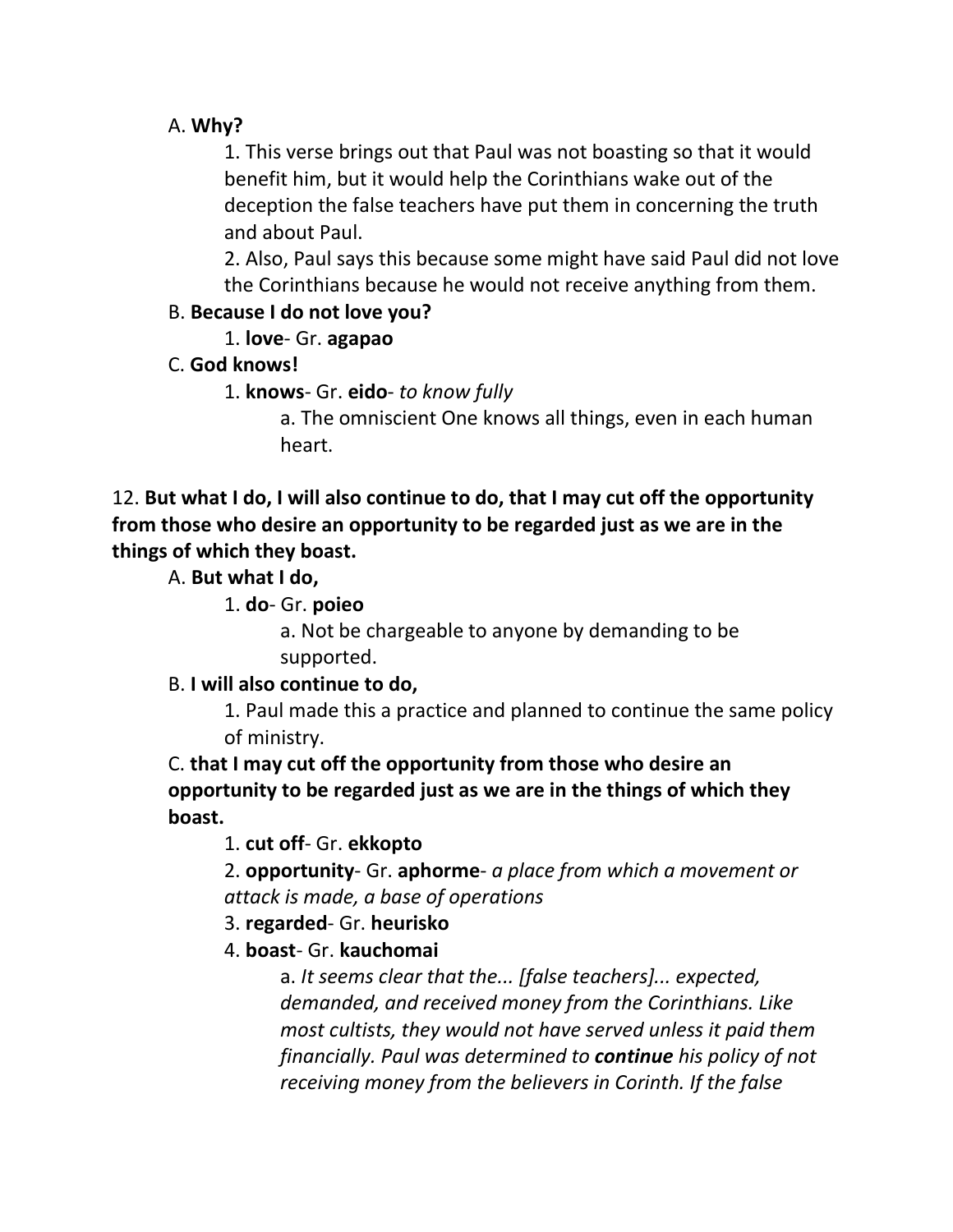*teachers wanted to engage in a boasting match with him, let them follow his policy. But he knew they would never be able to boast of serving without monetary reward. Thus he cut out this ground of boasting from under them*. -Believer's Bible **Commentary** 

13. **For such** *are* **false apostles, deceitful workers, transforming themselves into apostles of Christ.** 

#### A. **For such are false apostles,**

#### 1. **false apostles**- Gr. **pseudapostolos**

a. An apostle is a sent one by God. A false apostle is one that was not sent by God. They were not sent they just went. They were "went ones" instead of "sent ones". The problem arises though when they say they were sent from God and those they speak to believe them.

#### B. **deceitful workers**

#### 1. **deceitful**- Gr. **dolios**- *fraudulent*

a. The actual goal of these false teachers was different than what they told the Corinthians. They were there for their own selfish motives and not for the good of the church.

#### 2. **workers**- Gr. **ergates**

a. False apostles are actually evil and not good. Rev\_2:2

#### C. **transforming themselves into apostles of Christ**

1. **transforming**- Gr. **metaschematizo**- *to change the outward appearance of*

a. This Greek word denotes a mere outward change of appearance, but it is not indicative the true inner nature.

#### 2. **themselves**

a. They transformed "themselves". Believers are transformed by the Spirit of God through the Word of God. 2 Cor. 3:18 b. Believers are never said to be - Gr. **metaschematizo**- *to change the appearance of*, but to be - Gr. **metamorphoo**- to *take on an outward form that is truly indicative of one's inner nature.*

#### 3. **apostles of Christ**

a. They claimed the authority of being sent by Christ but did not hold to the doctrines of Christ.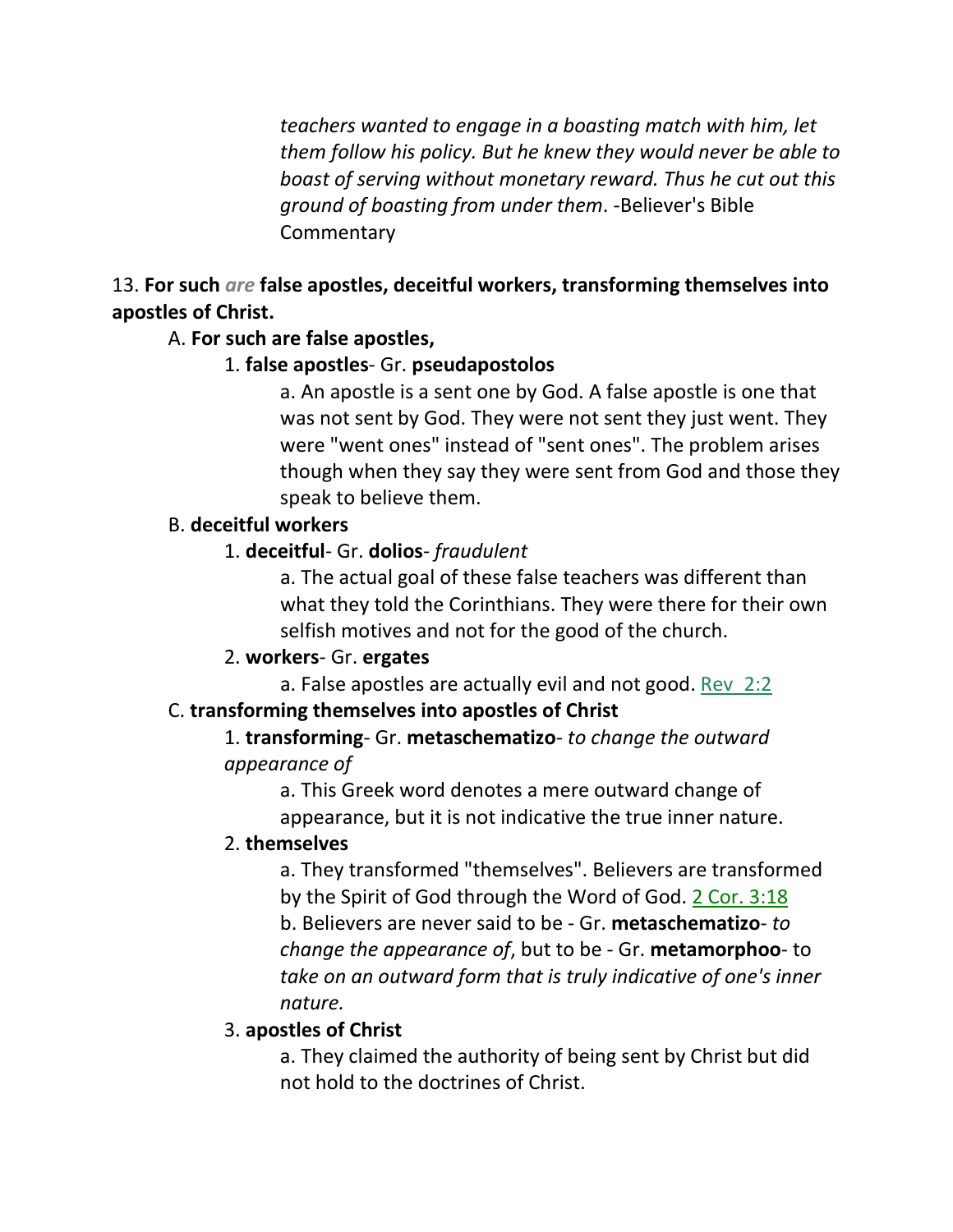# 14. **And no wonder! For Satan himself transforms himself into an angel of light**.

# A. **And no wonder!**

1. **wonder**- Gr. **thaumastos**- *extraordinary, striking, surprising*

# B. **For Satan himself transforms himself into an angel of light**

1. **Satan**- Gr. **Satanas**- *The adversary*

2. **transforms**- Gr. **metaschematizo**- *to change the outward* 

# *appearance of*

a. Again, this Greek word means to change one's outward appearance, but it is not indicative of one's inner nature. The inner nature of Satan is of complete darkness.

b. This brings out the fact that not all that sparkles and dazzles is of God.

# 3. **angel**- Gr. **aggelos**- *messenger*

a. Satan acts like he is from God, but nothing can be further from the truth.

b. This brings out that the false apostles that came to Corinth had satanic backing. This is why Paul is so strongly addressing the saints at Corinth about them. Paul had no problem with other ministers coming there and ministering if they were true ministers- like Apollos and Peter.

# 4. **light**- Gr. **phos**

a. God's angels are seen as spirits of fire. Heb. 1:7

15. **Therefore** *it is* **no great thing if his ministers also transform themselves into ministers of righteousness, whose end will be according to their works**.

A. **Therefore it is no great thing if his ministers also transform themselves into ministers of righteousness,**

# 1. **great thing**- Gr. **mega**

# 2. **ministers**- Gr. **diakonos**- *servants*

a. Here Paul comes and plainly tells the Corinthians that the so-called apostles they had accepted among their midst were actually ministers of Satan himself!

b. Here we see that some in the church actually serve Satan and not God. You will know them by their fruits.

3. **transform themselves**- Gr. **metaschematizo**- *to change the outward appearance of*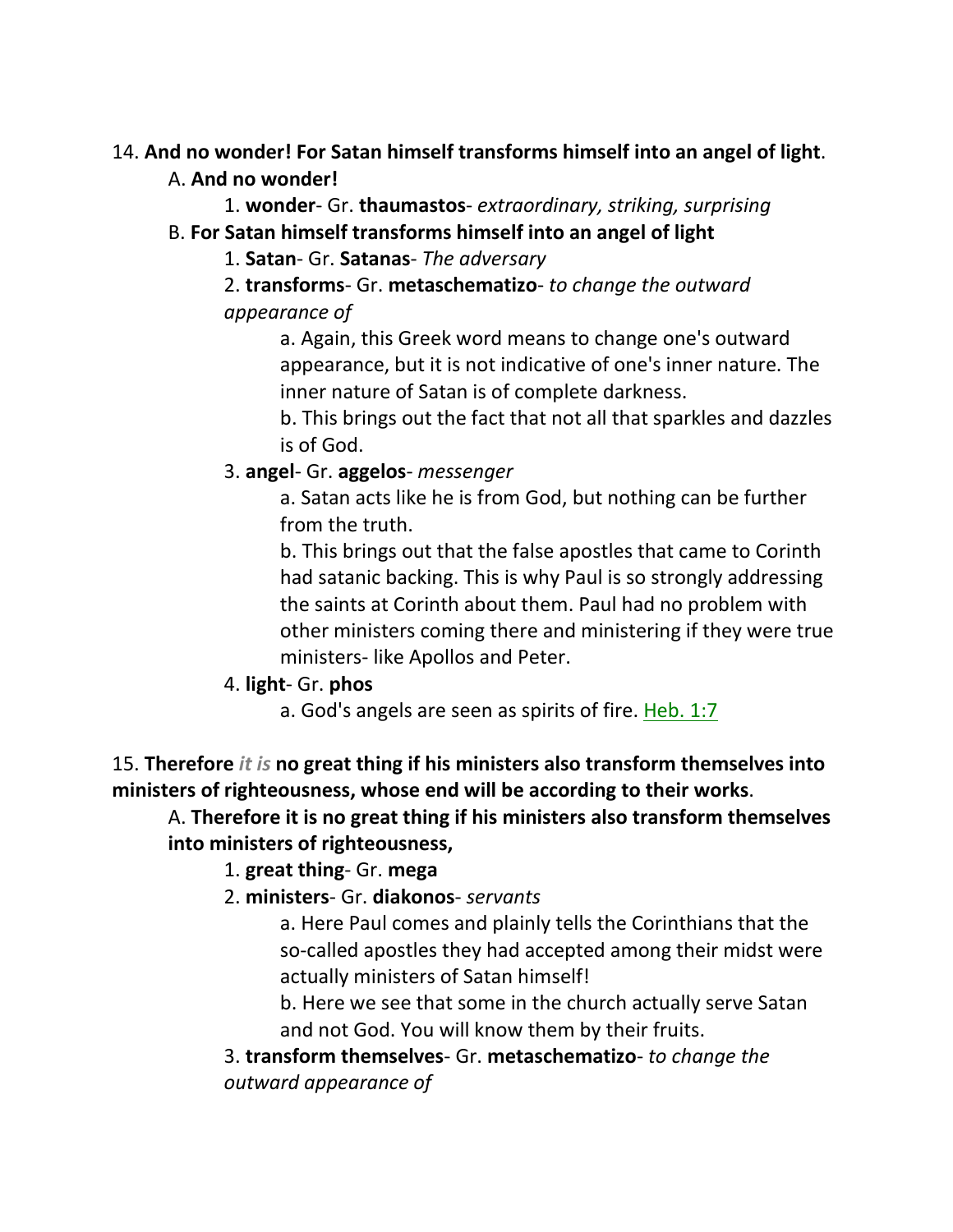a. This is a mere outward show that is not true of their inner nature.

#### 4. **righteousness**- Gr. **dikaiosune**

a. They come in wearing sheep clothing but in truth they are ravening wolves.

#### B. **whose end will be according to their works**

1. **end**- Gr. **telos**

a. Their end will be the same as the one who sent them. The end is the lake of fire.

2. **works**- Gr. **ergon**

#### 16. **I say again, let no one think me a fool. If otherwise, at least receive me as a fool, that I also may boast a little.**

A. **I say again,**

1. **say**- Gr. **lego**

### B. **let no one think me a fool**

1. **think**- Gr. **dokeo**- *consider, esteem*

- 2. **fool** Gr. **aphron** *senseless, foolish, stupid*
- C. **If otherwise,**

### D. **at least receive me as a fool,**

1. **receive**- Gr. **dechomai**- *to welcome*

a. Paul was not a fool, but if those in Corinth believed him to be so, then so be it.

### E. **that I also may boast a little**

#### 1. **also may boast**- Gr. **kauchaomai**

a. By saying "ALSO" this means the false apostles at Corinth were boasting in themselves. Watch out for self-promoters. They are never safe people- never! Why? Because it is a sign of insecurity. Insecure means not secure, or in other words not safe.

### 2. **little**- Gr. **mikron**

a. In this book Paul will boast "a little". This means he could have brought out much more and boasted a lot. The little Paul shares in this book is quite impressive!

17. **What I speak, I speak not according to the Lord, but as it were, foolishly, in this confidence of boasting.**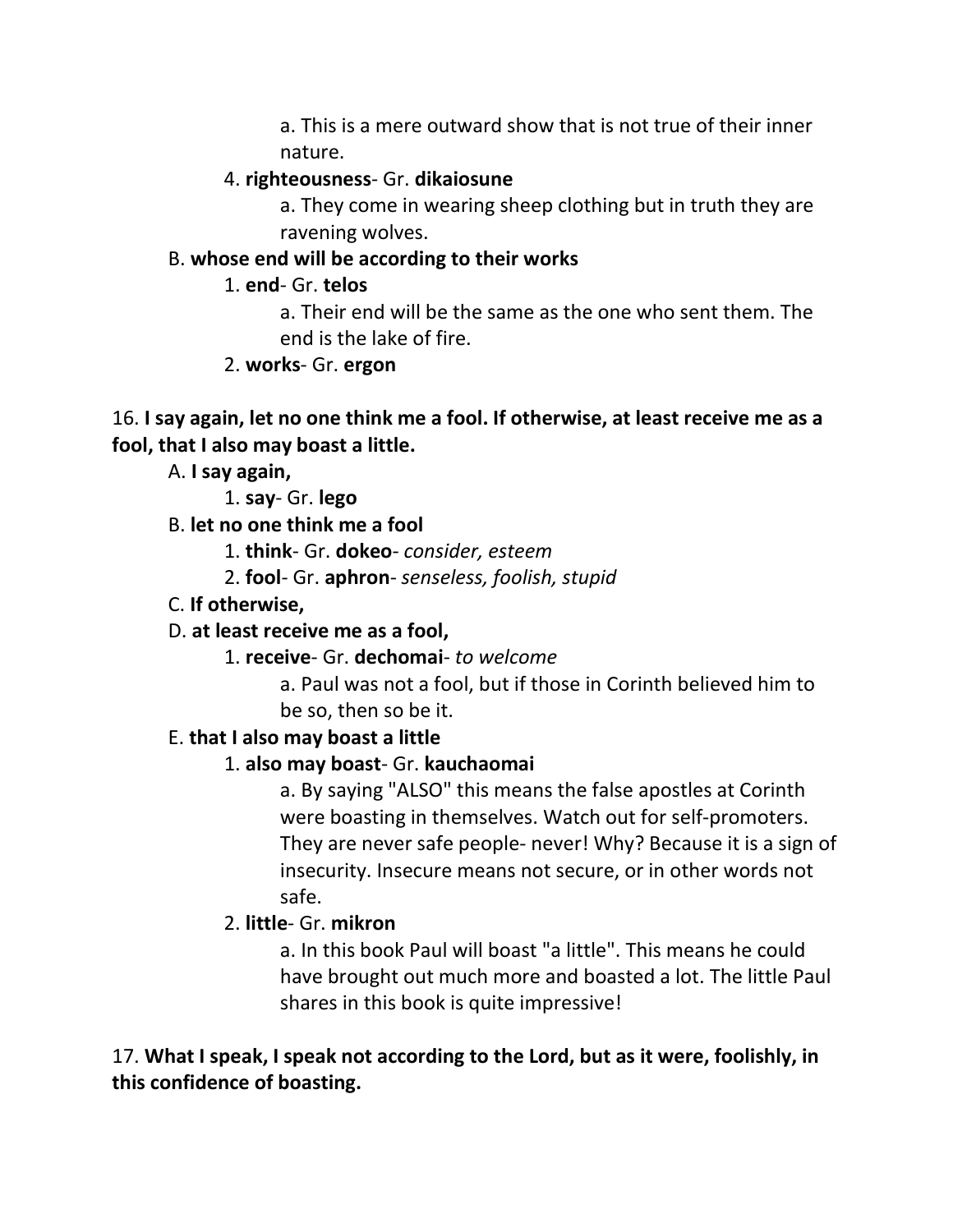#### A. **What I speak,**

1. **speak**- Gr. **lego**

a. What is he speaking here specifically in this chapter about himself.

#### B. **I speak not according to the Lord,**

1. This means that boasting is not how the Lord communicates. Jesus never boasted in himself or his accomplishments.

### C. **but as it were,**

- D. **foolishly** Gr. **en aphrosune** *in a sensless or stupid fashion*
- E. **in this confidence of boasting**
	- 1. **confidence** Gr. **hupostasis** *ground, basis, assurance*
	- 2. **boasting** Gr. **kauchesis**

# 18. **Seeing that many boast according to the flesh, I also will boast.**

### A. **Seeing that many boast according to the flesh,**

# 1. **boast**- Gr. **kauchaomai**

- a. Paul says many boast. This was common at Corinth.
- 2. **flesh** Gr. **sarx**

# B. **I also will boast**

1. Paul keeps repeating boast, boast, boast, boast. This is because this was so much practiced at Corinth by the saints there and also the false teachers.

# 19. **For you put up with fools gladly, since you** *yourselves* **are wise!**

# A. **For you put up with fools gladly,**

- 1. **put up** Gr. **anechomai** *hold up*
- 2. **fools** Gr. **aphron**
- 3. **gladly** Gr. **hedeos** *with pleasure*

a. You usually find pleasure in others that practice what you practice yourself. The Corinthians enjoyed boasting. They rejoiced in the boasting of the false teachers.

### B. **since you yourselves are wise**

1. **wise**- Gr. **phronimos**- *intelligent; prudent; shrewd; wise, skillful* a. Again, Paul uses sarcasm. It is a little love tap on the face to wake them up.

### 20. **For you put up with it if one brings you into bondage, if one devours** *you,* **if**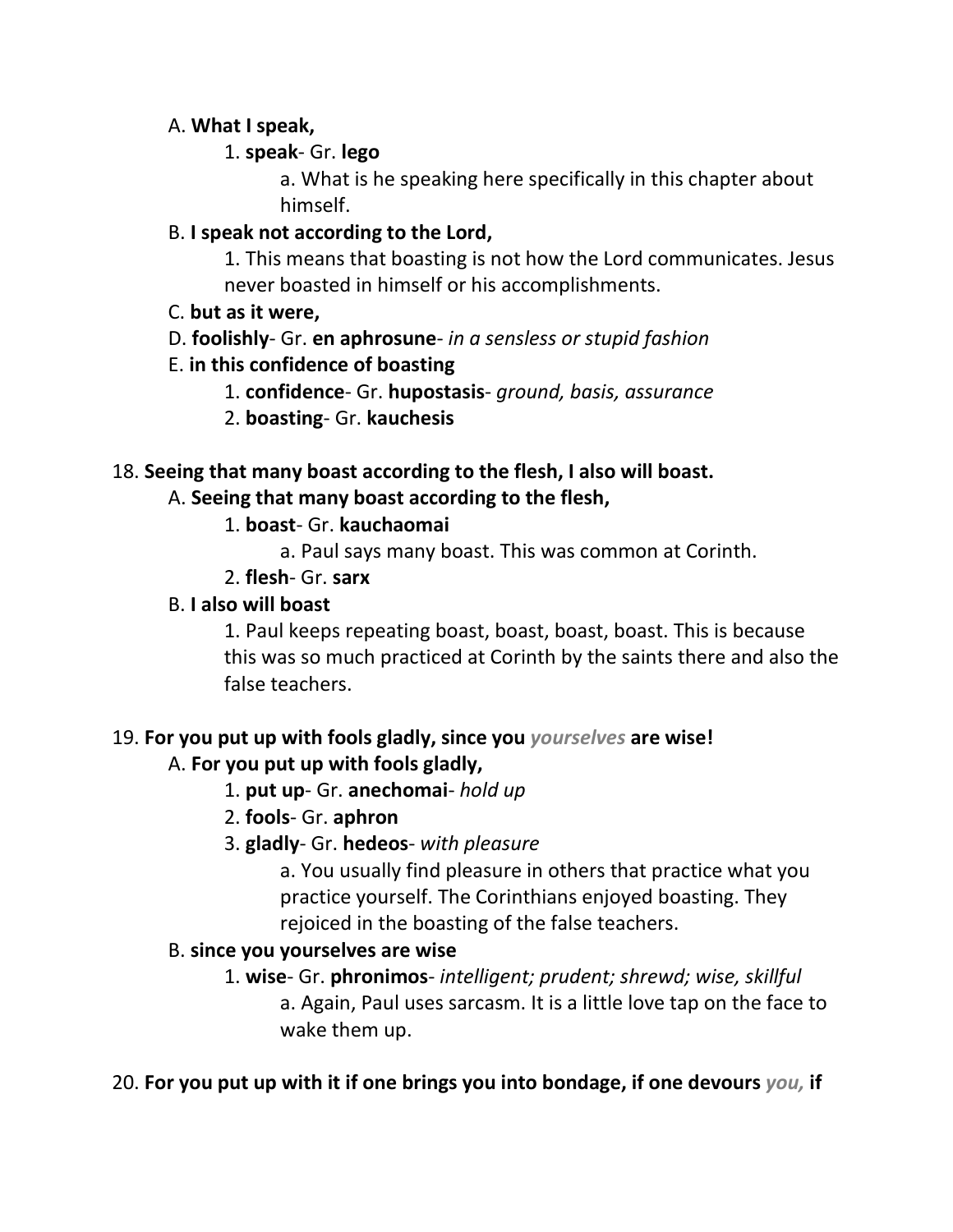**one takes** *from you,* **if one exalts himself, if one strikes you on the face.** 

## A. **For you put up with it if one brings you into bondage,**

1. **put up**- Gr. **anechomai**- *hold up*

2. **brings you into bondage**- Gr. **katadouloo**- *to bring under slavery or servatude.* 

a. False teaching, especially legalism, brings the saints into bondage. Gal\_2:4; Gal\_4:9, Gal\_5:1 Knowing the truth sets you free!

# B. **if one devours you,**

1. **devours**- Gr. **katesthio**- *to consume down by eating*

a. Grace and faith teachers and teaching adds to your life. False teachers and teaching devour people and what they have. Mat\_23:14

# C. **if one takes from you,**

# 1. **takes**- Gr. **lambano**

a. A false teacher is focused on taking. A grace and faith minister focusing on giving.

# D. **if one exalts himself,**

# 1. **exalts himself**- Gr. **epairo**- *to rise up*

a. A false teacher will point to himself and lift himself up. A grace and faith minister will point to Jesus and lift Him up.

# E. **if one strikes you on the face**

### 1. **strikes**- Gr. **dero**- *to beat or scourge so as to take off the skin*

a. "*It wasn't uncommon for religious authorities in that day (outside of Jesus' true ministers) to command people they considered to be ungodly to actually be struck in the face.*" (Act\_23:2) - Guzik Commentary

b. Paul says that one of the qualifications for church leadership is that someone not be a striker. 1 Tim. 3:3, Titus 1:7

c. I am sure most pastors are tempted to slap some people in the face at some point in their ministry, but that is not what a Christian leader is to do.

# 2. **face**- Gr. **prosopon**

a. Being slapped in the face is a great sign of disrespect and humiliation.

### 21. **To** *our* **shame I say that we were too weak for that! But in whatever anyone**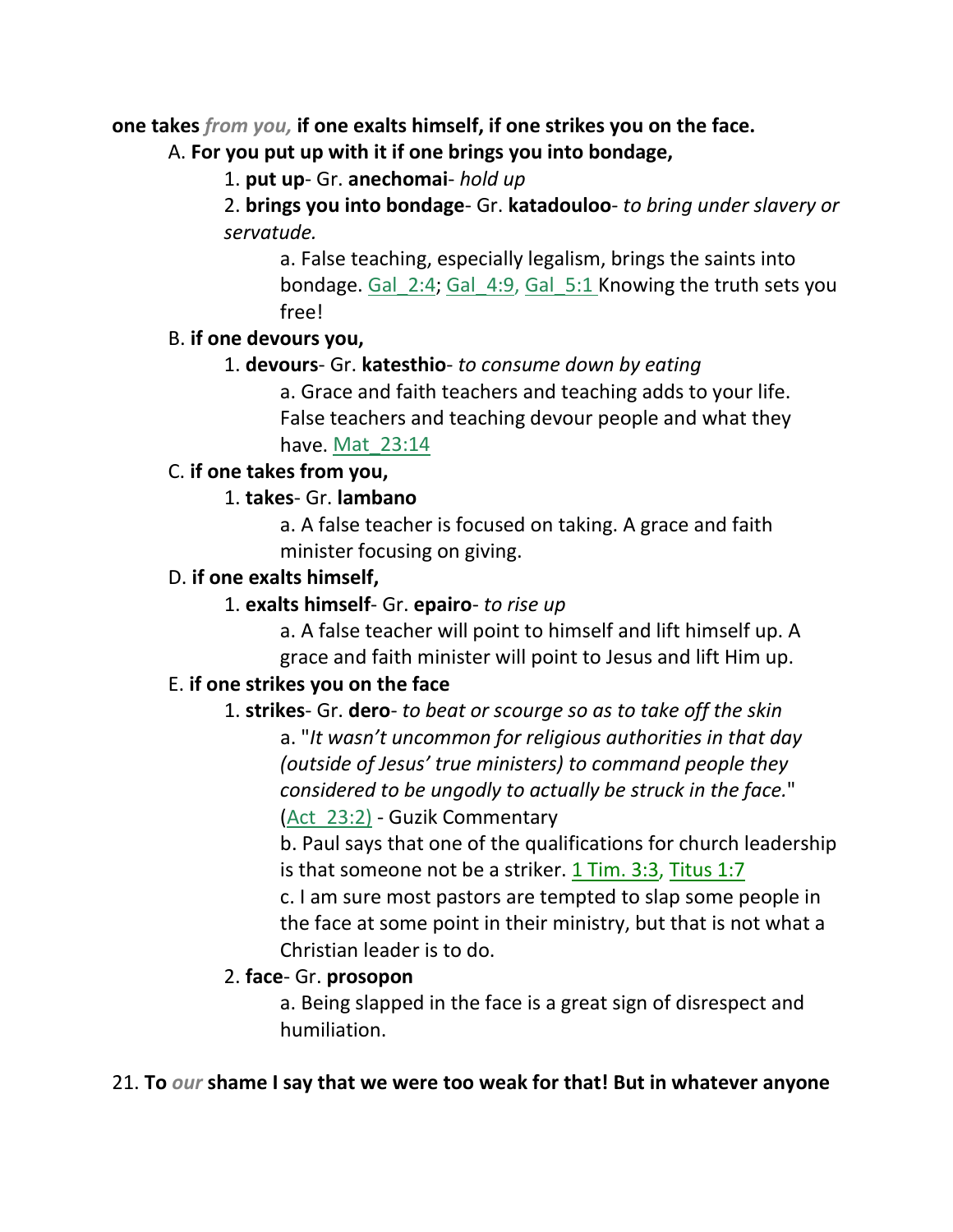#### **is bold—I speak foolishly—I am bold also.**

#### A. **To our shame I say that we were too weak for that!**

- 1. **shame** Gr. **atimia** *dishonor*
- 2. **say** Gr. **lego**
- 3. **weak** Gr. **astheneo** *feeble, powerless*

a. *Paul says that if the way the false teachers acted is real strength, then he has to say to his shame that he never showed that kind of strength, but rather weakness*. -Believer's Bible **Commentary** 

b. *Paul confesses that he is too "weak" to abuse his sheep the way the "super apostles" do. Guilty as charged!* -David Guzik **Commentary** 

c. Some at Corinth considered Paul as weak. 2Co\_10:10

### B. **But in whatever anyone is bold-**

- 1. **bold** Gr. **tolmao** *daring*
- C. **I speak foolishly-**
	- 1. **foolishly** Gr. **aphrosune** *in a stupid fashion*
		- a. Boasting in oneself is foolish.
- D. **I am bold also**
	- 1. Bold in boasting

22. **Are they Hebrews? So** *am* **I. Are they Israelites? So** *am* **I. Are they the seed of Abraham? So** *am* **I.** 

### A. **Are they Hebrews?**

1. **Hebrews**- Gr. **Hebraios**- *those who live in Palestine and use the language of the country*

a. Abraham was called "the Hebrew". Gen\_14:13

b. This verse shows that the false teaches at Corinth were of Jewish origin, but they had also imbibed Greek philosophy. They might have been Gnostics which combined Greek philosophy, Jewish rules and traditions, and some aspects of Christianity.

### B. **So am I**

1. Paul was of Jewish background although he was also a Roman citizen and lived in Tarsus.

#### C. **Are they Israelites?**

1. **Israelites**- Gr. **Israelites**- *a descendant of Israel or Jacob*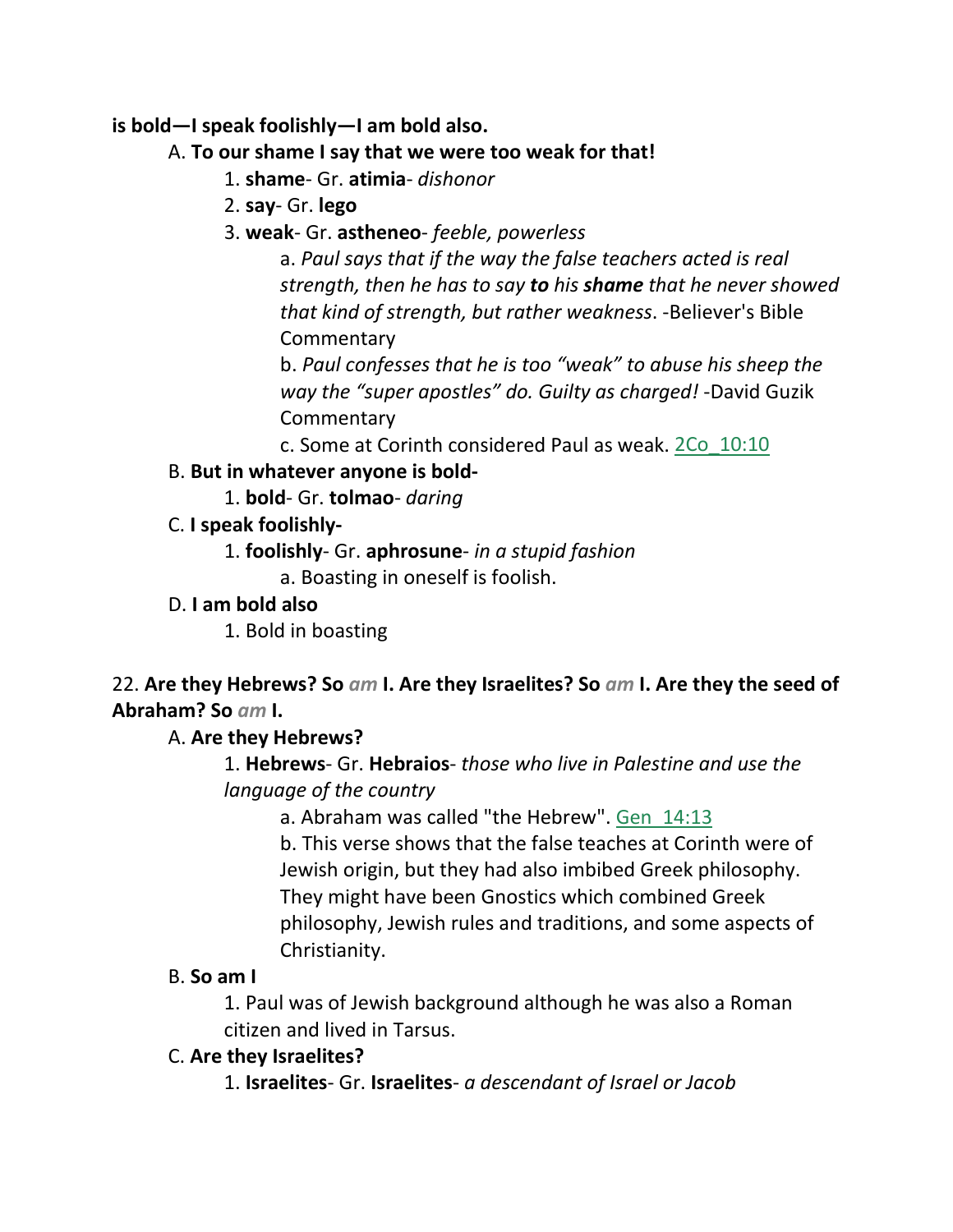a. The false teachers claimed to belong to one of the tribes of Israel.

#### D. **So am I**

1. Paul was of the tribe of Benjamin, one of the two faithful tribes to God along with Judah. Php\_3:5

#### E. **Are they the seed of Abraham?**

#### 1. **seed**- Gr. **sperma**

a. This means they were physical descendants of Abraham. b. Both believing Jews and Gentiles [although not physical descendants] are the seed of Abraham through faith in Jesus Christ. Gal. 3:29

c. A believer has been united to Christ and share what is true of Him. Jesus is the Seed of Abraham. In Him we are also the seed of Abraham and heirs according to the promises given to Abraham.

## 2. **Abraham**- Gr. **Abraam**- *father of a multitude*

a. Abraham got saved as a Gentile and became a Jew with the covenant of circumcision. He is the father of the Jews and believing Gentiles.

#### F. **So am I**

1. Paul was both the physical and spiritual seed of Abraham. Rom\_11:1

23. **Are they ministers of Christ?—I speak as a fool—I** *am* **more: in labors more abundant, in stripes above measure, in prisons more frequently, in deaths often.** 

### A. **Are they ministers of Christ?**

### 1. **ministers**- Gr. **diakonos**

a. A minister is a servant. The false teachers at Corinth had no heart to serve others. They served themselves first.

#### B. **I speak as a fool-**

1. **fool**- Gr. **paraphroneo**- *to be beside one's self, out of one's senses, void of understanding, insane*

a. It is foolish to compare yourself with others.

#### C. **I am more:**

1. More of a minister of Christ, not more of a fool.

#### D. **in labors more abundant,**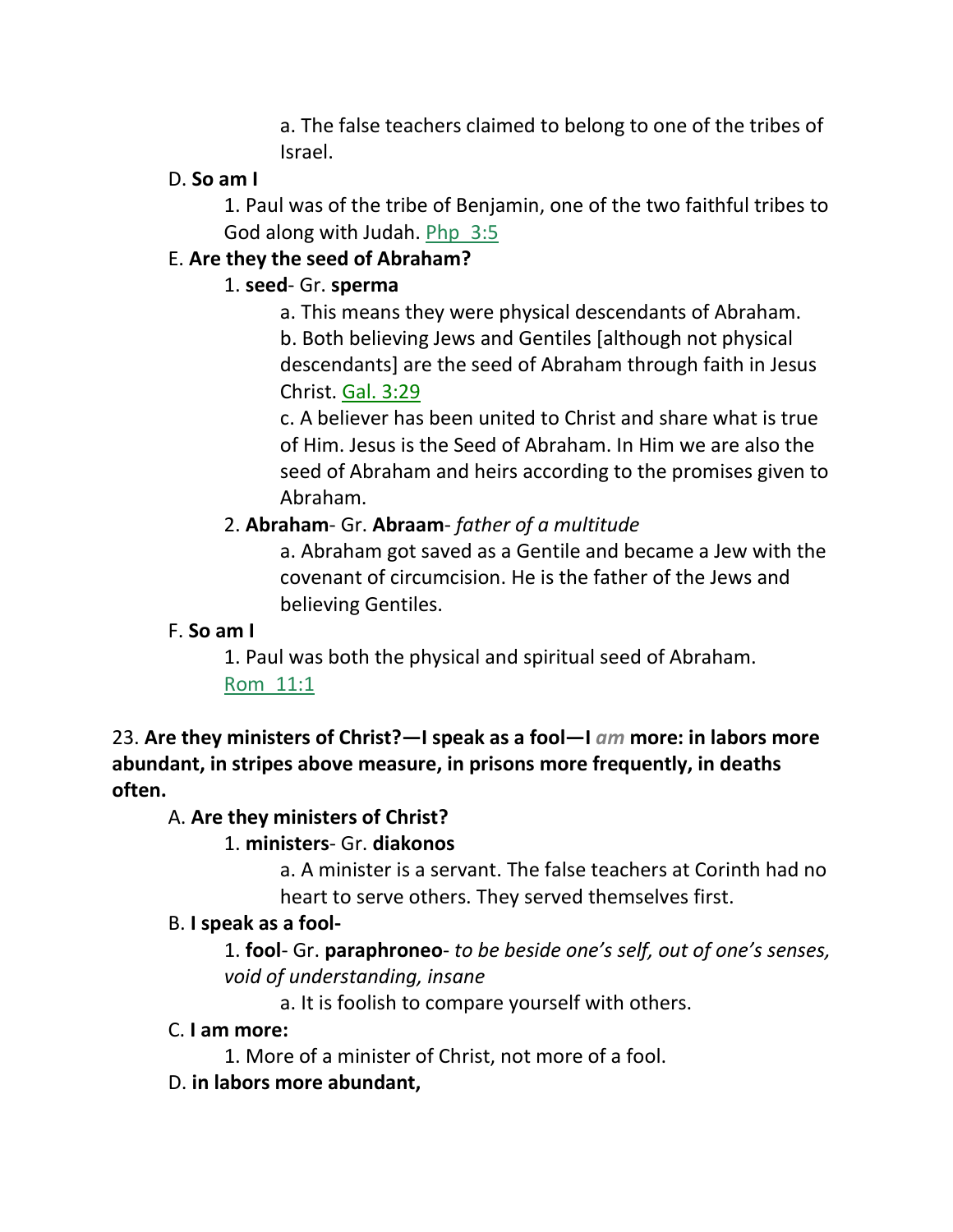#### 1. **labors**- Gr. **kopos**

a. Paul labored hard, but by and in the grace of God.

1Co\_15:10, Col\_1:29, 1Th\_5:12, 1Ti\_4:10

#### E. **in stripes above measure,**

#### 1. **stripes**- Gr. **plege**

a. We don't have record of when and what circumstances he received these punishments from the Jews.

b. He was beaten with rods three times. 2 Cor. 11:25 One of the times is recorded in Acts 16:22-23.

#### F. **in prisons more frequently,**

#### 1. **prisons**- Gr. **phulake**

a. Scripture records Paul in prison four times- In Philippi, Caesarea, and twice in Rome. He no doubt was imprisoned at other times as well.

#### G. **in deaths often**

#### 1. **deaths**- Gr. **thanatos**

a. This does not mean he died often, but he was exposed to death often. The ways in which he was exposed to death are enumerated in the following verses. i.e. Act\_21:31

#### 24. **From the Jews five times I received forty** *stripes* **minus one.**

### A. **Jews**- Gr. **Ioudaios**

a. Paul was called primarily to the Gentiles. However, Paul always tried to go to the Jews first. He would tend to get into debates with the Jews and get them all riled up at him. It was like stirring up the hornet's nest. If you do that you will get a lot of stings. A lot of these stripes were not necessary if he had gone to who he was supposed to go to in the first place.

#### B. **five times**- Gr. **pentakis**

1. Five is the number of grace. Paul took these stripes so we could have the gospel of grace today.

#### C. **received**- Gr. **lambano**

D. **forty stipes**- Gr. **tessarakonta-** *forty* [omit **stripes**- not in Greek]

1. *The word "stripes" does not occur in the original, but is necessarily understood. The Law of Moses Deu\_25:3 expressly limited the number of stripes that might be inflicted to 40. In no case might this number be exceeded. This was a humane provision, and one that was*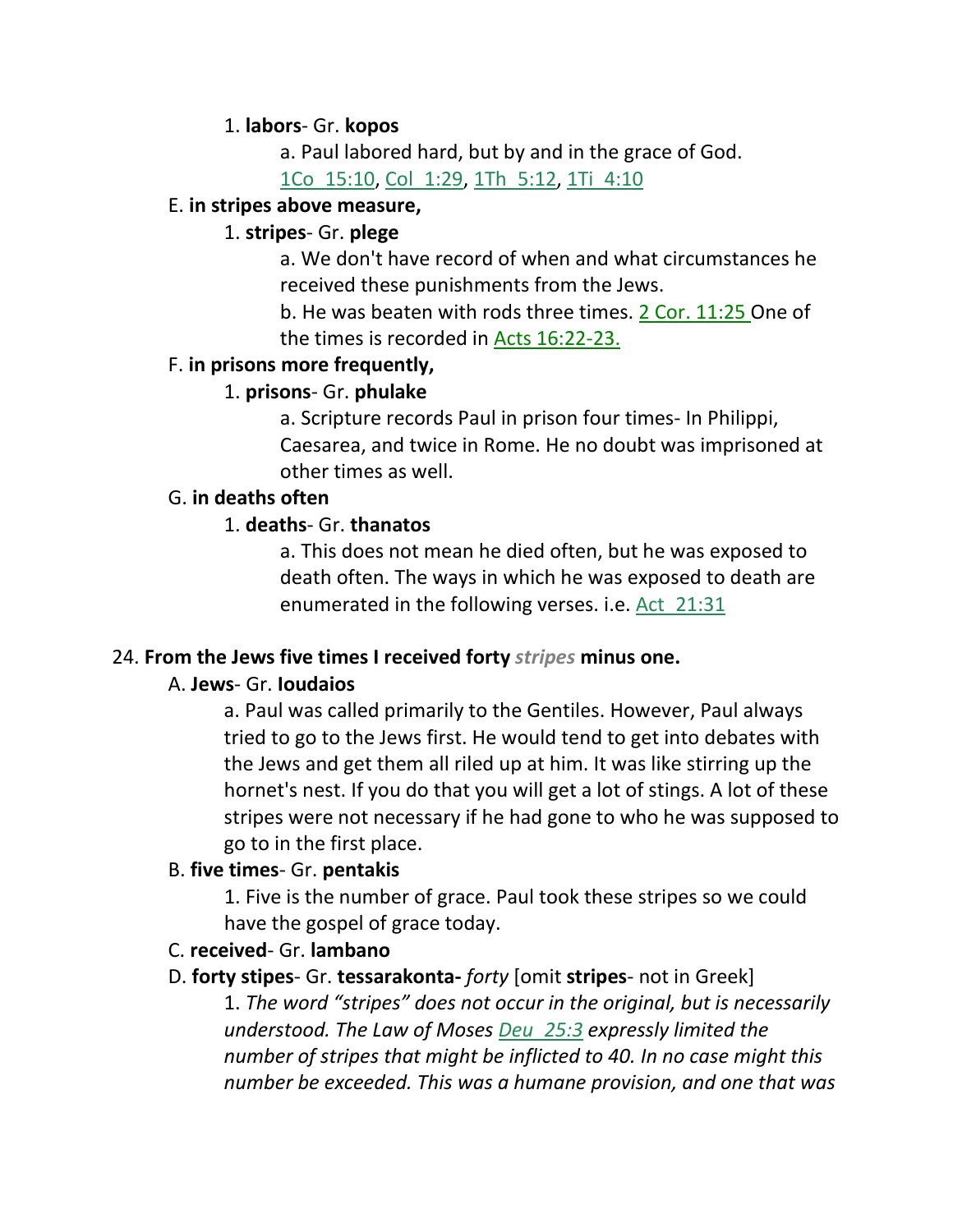*not found among the pagan, who inflicted any number of blows at discretion.* -Barnes Commentary

2. The Jews whipped with a whip with three cords on it.

3. *"Five times," says Paul, "I received the forty stripes less one." This was a Jewish punishment. The Jewish law lays down the regulations for such scourging (Deu\_25:1-3). The normal penalty was forty stripes, and on no account must that number be exceeded, or the scourger himself was subject to scourging. Therefore they always stopped at thirty-nine. That is why scourging was known as "the forty less one." The detailed regulations for scourging are in the Mishnah, which is the book in which the Jewish traditional law was codified. "They bind his two hands to a pillar on either side, and the minister of the synagogue lays hold on his garments--if they are torn, they are tom, if they are utterly rent, they are utterly rent--so that he bares his chest. A stone is set behind him on which the minister of the synagogue stands with a strap of calf-hide in his hand, doubled and re-doubled, and two other straps that rise and fall thereto. The handpiece of the strap is one handbreadth long and one handbreadth wide, and its end must reach to his navel (i.e. when the victim is struck on the shoulder the end of the strap must reach the navel). He gives him one third of the stripes in front and two thirds behind, and he may not strike him when he is standing or when he is sitting but only when he is bending down ... and he that smites smites with one hand and with all his might. If he dies under his hand, the scourger is not culpable. But if he gives him one stripe too many, and he dies, he must escape into exile because of him." That is what Paul suffered five times, a scourging so severe that it was liable to kill a man. -* Barclay Commentary

#### E. **minus**- Gr. **para**

#### F. **one**- Gr. **mia**

1. *In practice among the Hebrews, the number of blows inflicted was in fact limited to 39, lest by any accident in counting, the criminal should receive more than the number prescribed in the Law. There was another reason still for limiting it to 39. They usually made use of a scourge with three thongs, and this was struck 13 times*. -Barnes **Commentary**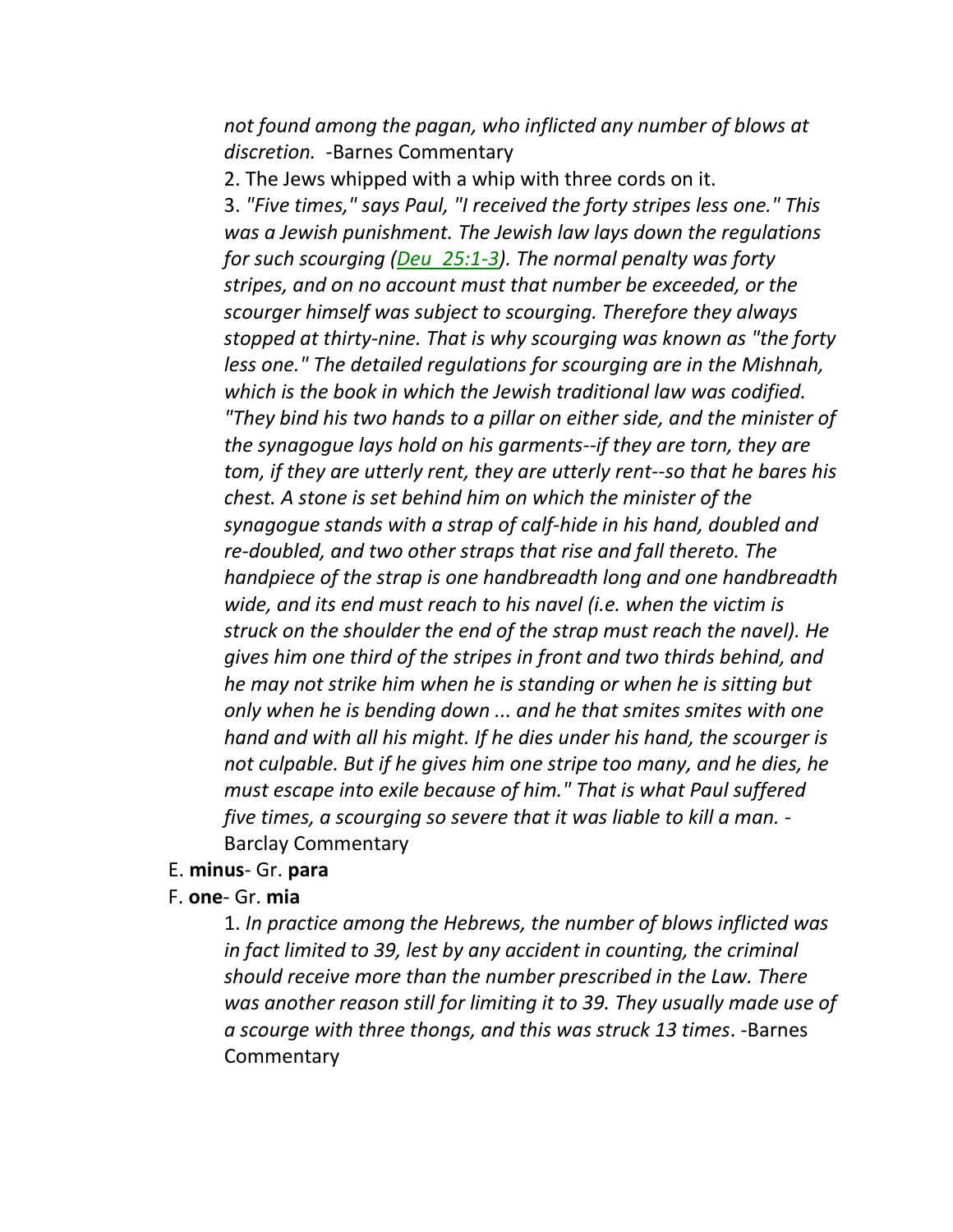25. **Three times I was beaten with rods; once I was stoned; three times I was shipwrecked; a night and a day I have been in the deep;** 

## A. **Three times I was beaten with rods;**

- 1. **three times** Gr. **tris**
- 2. **beaten with rods** Gr. **rhabdizo**

a. In Philippi, it states that the city officials commanded Paul and Silas be beaten. The same Greek word, **rhabdizo**, is used which shows that he was beaten with rods.

b. *"Three times," says Paul, "I have been beaten with rods." This was a Roman punishment. The attendants of the magistrates were called the lictors and they were equipped with rods of birch wood with which the guilty criminal was chastised. Three times that had happened to Paul. It should never have happened to him at all, because, under Roman law, it was a crime to scourge a Roman citizen. But, when the mob was violent and the magistrate was weak, Paul, Roman citizen though he was, had suffered this.* -Barclay Commentary

#### B. **once I was stoned;**

### 1. **stoned**- Gr. **lithazo**

a. This happened to Paul in Lystra.  $Act 14:19$  Apparently, there was no Roman oversight in the area when this took place, because stoning, a Jewish punishment, was not permitted by the Romans.

### C. **three times I was shipwrecked;**

- 1. **three times** Gr. **tris**
- 2. **shipwrecked** Gr. **nauageo**
	- a. One instance of this was recording in Acts 27.

### D. **and night and day I have been in the deep**

#### 1. **and night and a day**- Gr. **nuchthemeron**

a. The Jews record a 24-hour day starting with the night and then ended with the day.

### 2. **deep**- Gr. **buthos**

- a. He was floating on a piece of the broken-up ship. Acts 27:44
- b. It was undoubtly very cold.

26. **in journeys often,** *in* **perils of waters,** *in* **perils of robbers,** *in* **perils of** *my own* **countrymen,** *in* **perils of the Gentiles,** *in* **perils in the city,** *in* **perils in the**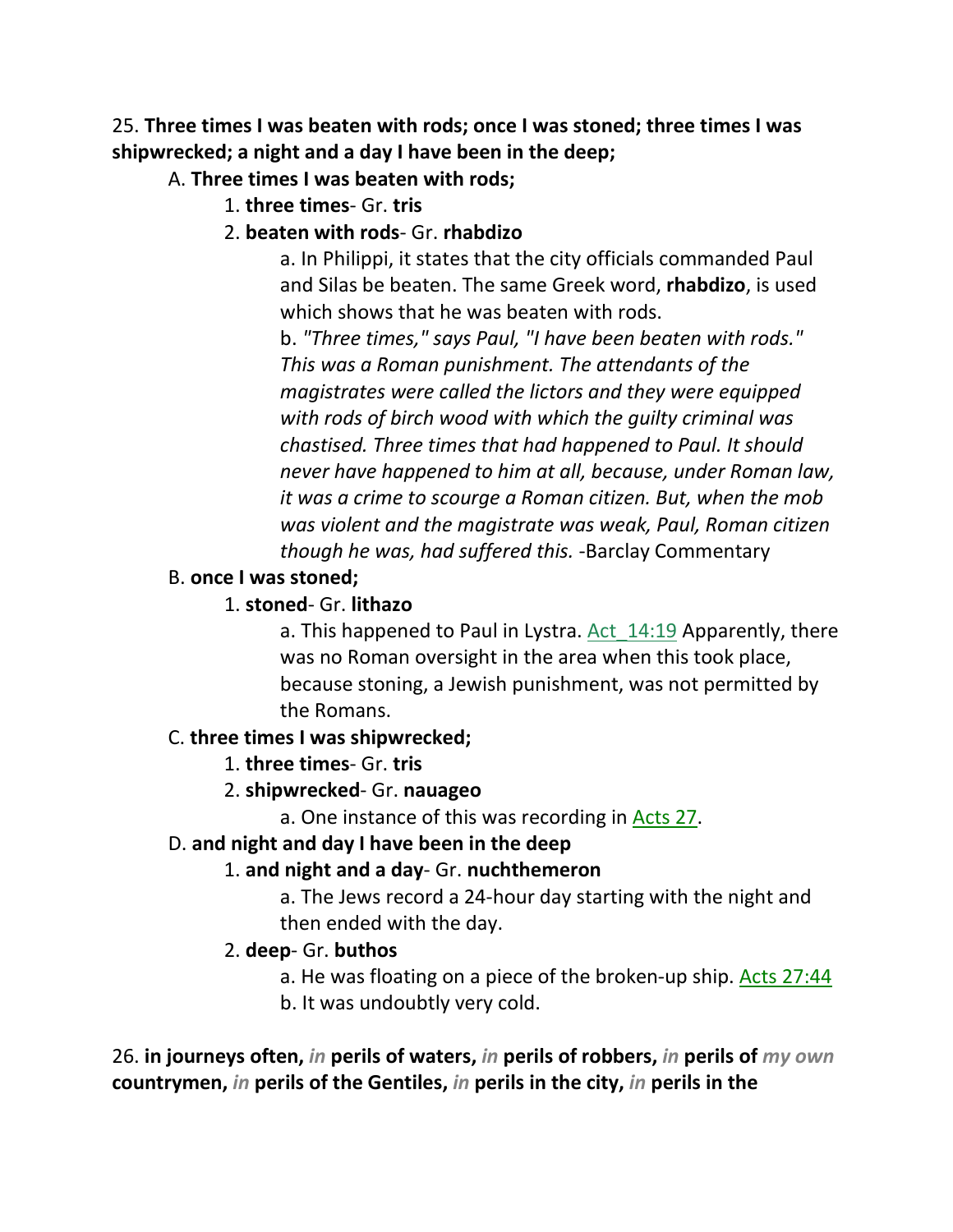#### **wilderness,** *in* **perils in the sea,** *in* **perils among false brethren;**

### A. **in journeys often,**

#### 1. **journeys**- Gr. **hodoiporia**- *travels*

a. We have in scripture three missionary journeys that Paul carried out over vast distances. Undoubtly, there were more than what we see in the book of Acts.

#### B. **in perils of waters,**

#### 1. **perils**- Gr. **kindunos**

### 2. **waters**- Gr. **potamos**- *river, torrent*

a. The difference between perils of waters and perils in the sea is that "waters" speak of rivers and the sea is the Mediterranean Sea.

b. Paul no doubt had to cross swollen and rapid moving rivers in his travels, which were very dangerous to traverse.

#### C. **in perils of robbers,**

### 1. **robbers**- Gr. **lestes**

a. An example of this is the region of Pamphylia. This region was known to be infested with thieves that waited to pounce on travelers. We see in the book of Acts that young Mark left Paul and Barnabas at this place and went back home. He might have fled out of fear. Mark was known to run when he got afraid. Most bible scholars believe in the book of Mark that the man who fled naked from the garden of Gethsemane and left his outer garment was none other than Mark himself.

b. *Perhaps he was afraid of the proposed journey up into the plateau where Antioch in Pisidia stood, for it was one of the hardest and most dangerous roads in the world*. -Barclay's **Commentary** 

#### D. **in perils of my own countrymen,**

### 1. **own countrymen**- Gr. **genos**

a. Some of these perils were self-imposed because Paul was called to the Gentiles, but he always tried to go to the Jews, and when they rejected him, and often beat him, he would turn to the Gentiles.

#### b. I.e. Act\_23:21

### E. **in perils of the Gentiles,**

1. **Gentiles**- Gr. **ethnos**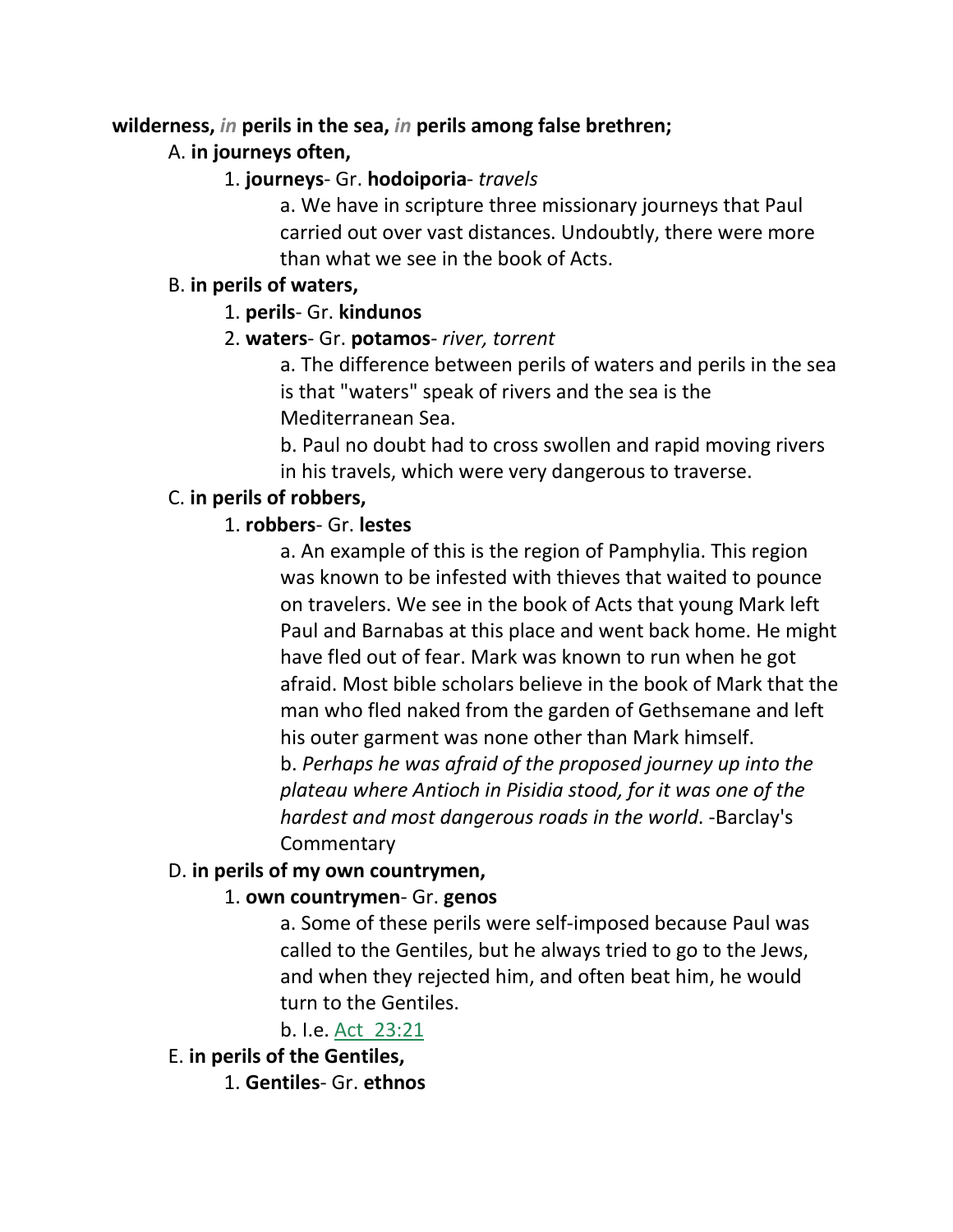a. An example of this was in Ephesus where a whole amphitheater of idol worshipping Gentiles was stirred up against him.

#### F. **in perils in the city,**

#### 1. **city**- Gr. **polis**

a. Such was the case in the city of Jerusalem where he was arrested and sent to Rome. Act\_21:30-31

#### G. **in perils in the wilderness,**

#### 1. **wilderness**- Gr. **eremia**

a. Undoubtly, wild and poisonous animals were present in the wilderness.

#### H. **in perils in the sea,**

#### 1. **sea**- Gr. **thalassa**

a. This undoubtly speaks of him going through storms and shipwreck.

#### I. **in perils among false brethren**

#### 1. **false brethren**- Gr. **pseudadelphos**

a. Paul speaks of these in Galatians. Gal\_2:4

b. I believe the teachers Paul speaks of in this letter fall under this category. I say this because he talks about ministers of Satan masquerading around as ministers of Christ.

# 27. **in weariness and toil, in sleeplessness often, in hunger and thirst, in fastings often, in cold and nakedness—**

### A. **in weariness and toil,**

1. **weariness**- Gr. **kopos**- *intense labour united with trouble and toil* 2. **toil**- Gr. **mochthos**- *a hard and difficult labour, toil, travail, hardship, distress*

a. It is well documented in the New Testament that Paul often worked to maintain himself while ministering.

#### B. **in sleeplessness often,**

1. **sleeplessness**- Gr. **agrupnia**- *sleeplessness, watching*

#### C. **in hunger and thirst,**

1. **hunger**- Gr. **limos**- *scarcity of harvest, famine*

a. This was due to scarcity of food.

#### 2. **thirst**- Gr. **dipsos**

a. This was due to scarcity of water or other drink.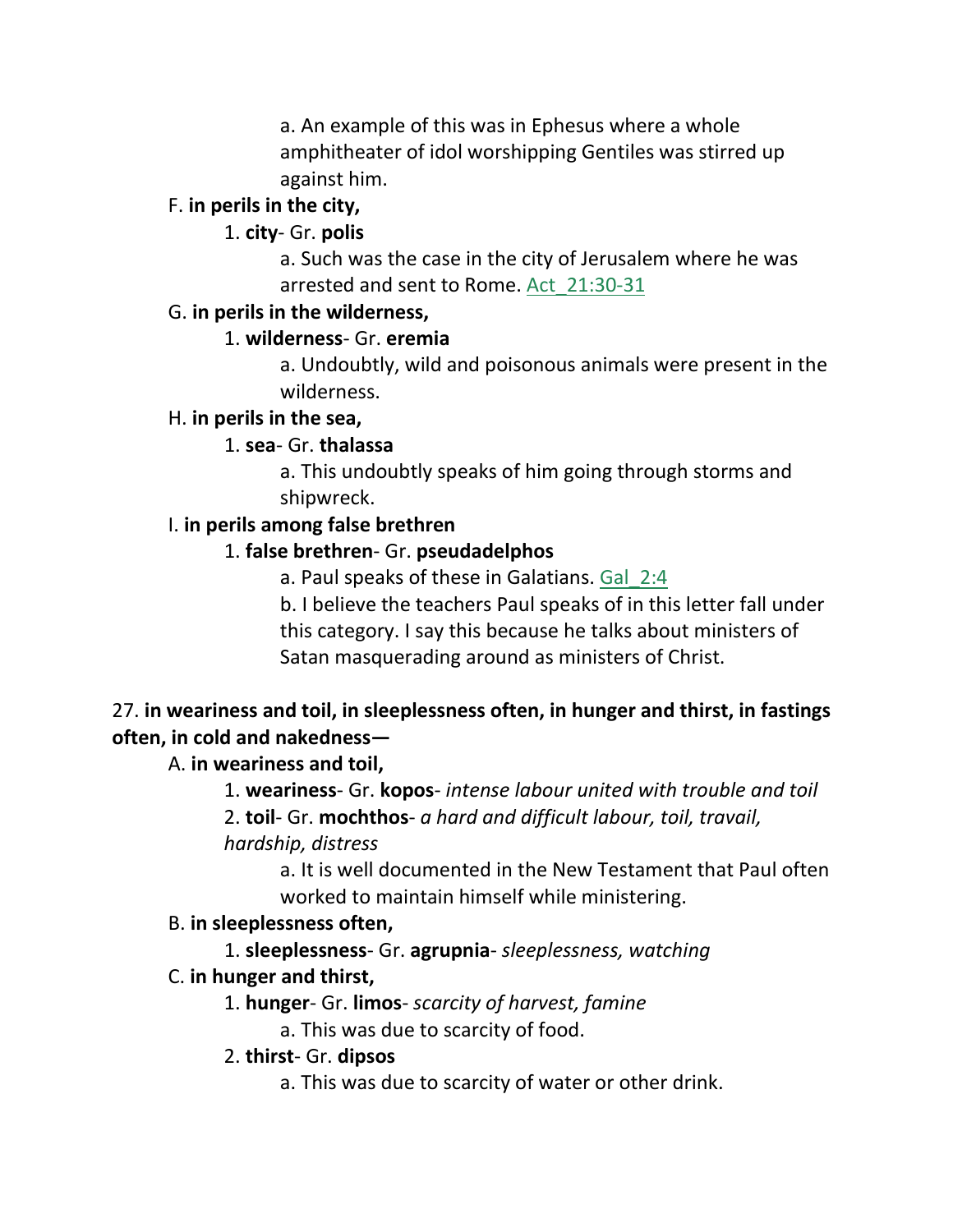### D. **in fastings often,**

## 1. **fastings**- Gr. **nesteia**

a. This is not the same as hunger. Hunger was due to scarcity of food. Fastings are self-imposed times of restriction of food for a spiritual purpose.

# E. **in cold and nakedness**

1. **cold**- Gr. **psuchos**- *to cool by blowing*

a. This is due to not having shelter at night while traveling or traveling in the wintertime. 1Co\_4:11

# 2. **nakedness**- Gr. **gumnotes**

a. This is lack of sufficient clothing due to the fact that that they may have worn out or had been damaged in traveling.

# 28. **besides the other things, what comes upon me daily: my deep concern for all the churches.**

# A. **besides the other things,**

1. The other things just listed.

### B. **what comes upon me daily:**

### 1. **comes upon**- Gr- **episustasis**- *a hostile banding together or concourse, to throng*

a. Paul was daily thronged by issues that needed his attention concerning the churches he was overseeing.

### 2. **daily**- Gr. **kata hemera**

a. This speaks of unremitting care.

# C. **my deep concern for all the churches**

1. **deep concern**- Gr. **merimna**- *care, anxious interest*

# 2. **churches**- Gr. **ekklesia**

a. This is not every church in existence, but the ones he founded and planted.

b. The church who gave him the most trouble he had to be concerned about is this church he is writing to now- Corinth.

# 29. **Who is weak, and I am not weak? Who is made to stumble, and I do not**

**burn** *with indignation?*

### A. **Who is weak,**

1. **weak**- Gr. **astheneo**- *to be weak, feeble, to be without strength, powerless*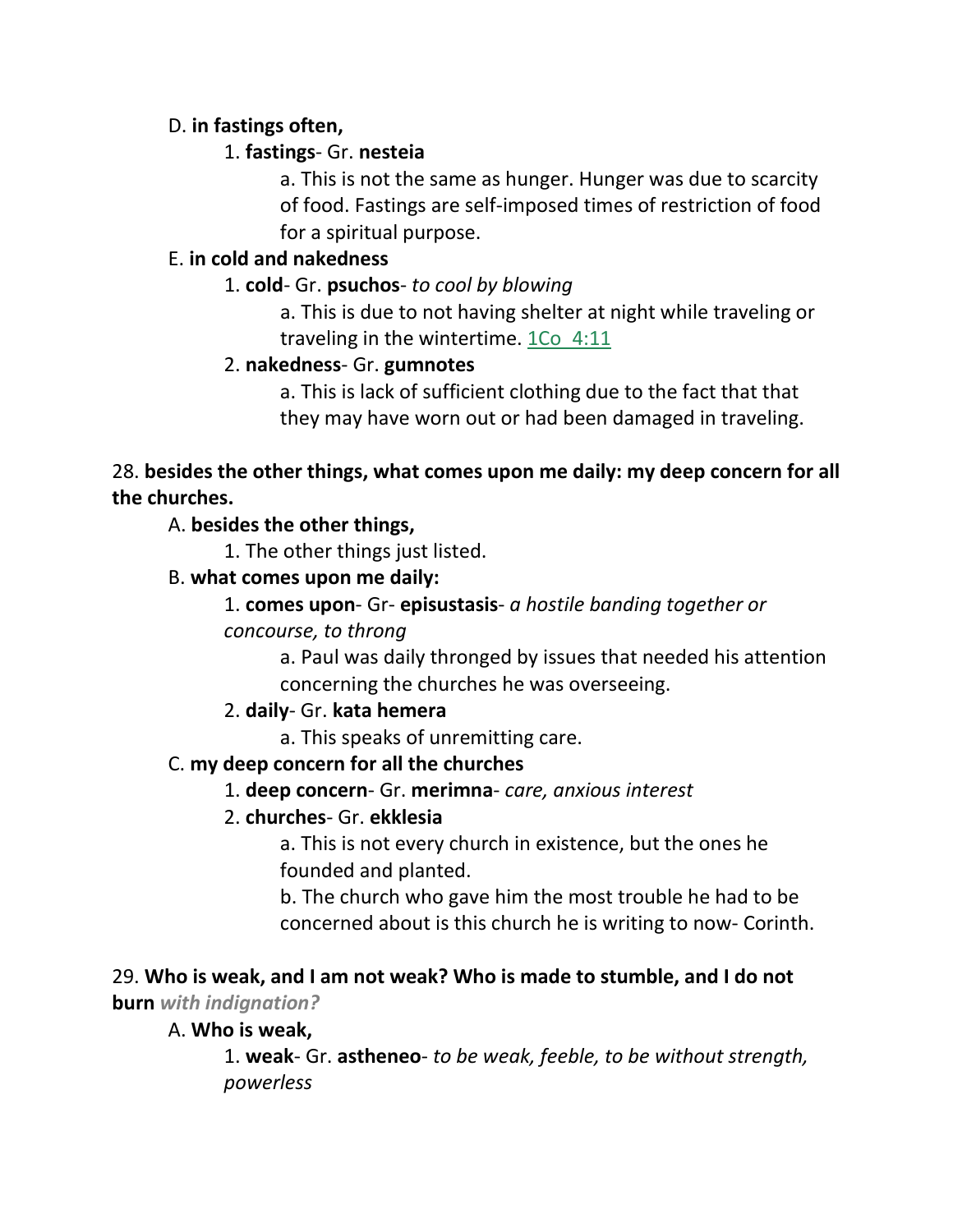a. This was what allowed them to be caused to stumble.

b. We are strengthened by God's grace and the Holy Spirit.

### Eph. 6:10, Rom. 8:26

#### B. **and I am not weak?**

1. Paul had weaknesses himself. Paul recognized them and sought God's grace for them. The Corinthians were wholly ignorant of their weakness thus were prone to stumble because of pride.

### C. **Who is made to stumble,**

1. **stumble**- Gr. **skandalizo**- *trip up (figuratively stumble [transitively] or entice to sin, apostasy or displeasure*

a. The false teachers were causing them to stumble in regards to their faith.

### D. **and I do not burn with indignation**

### 1. **burn with indignation**- Gr. **puroo**- *to be incensed, indignant* a. It angered Paul to see that the false teachers had taken advantage of the weakness of the Corinthians and caused them to stumble in their faith.

# 30. **If I must boast, I will boast in the things which concern my infirmity.**

# A. **If I must boast,**

# 1. **boast**- Gr. **kauchoami**

a. Boasting is not wrong as long as it is in the right thing.

### B. **I will boast in the things which concern my infirmity**

# 1. **infirmity**- Gr. **astheneia**

a. Most people boast in their strengths and hide their weaknesses. Paul did the opposite. He refused to boast in his strengths but gave God all the glory. He rather boasted in his weaknesses so that the grace and power of Christ would rest upon him. 2 Cor. 12:9

# 31. **The God and Father of our Lord Jesus Christ, who is blessed forever, knows that I am not lying.**

# A. **The God and Father of our Lord Jesus Christ,**

# 1. **God and Father, Lord Jesus Christ**

a. Here we see two members of the Godhead- God the Father and the Lord Jesus Christ.

### B. **who is blessed forever,**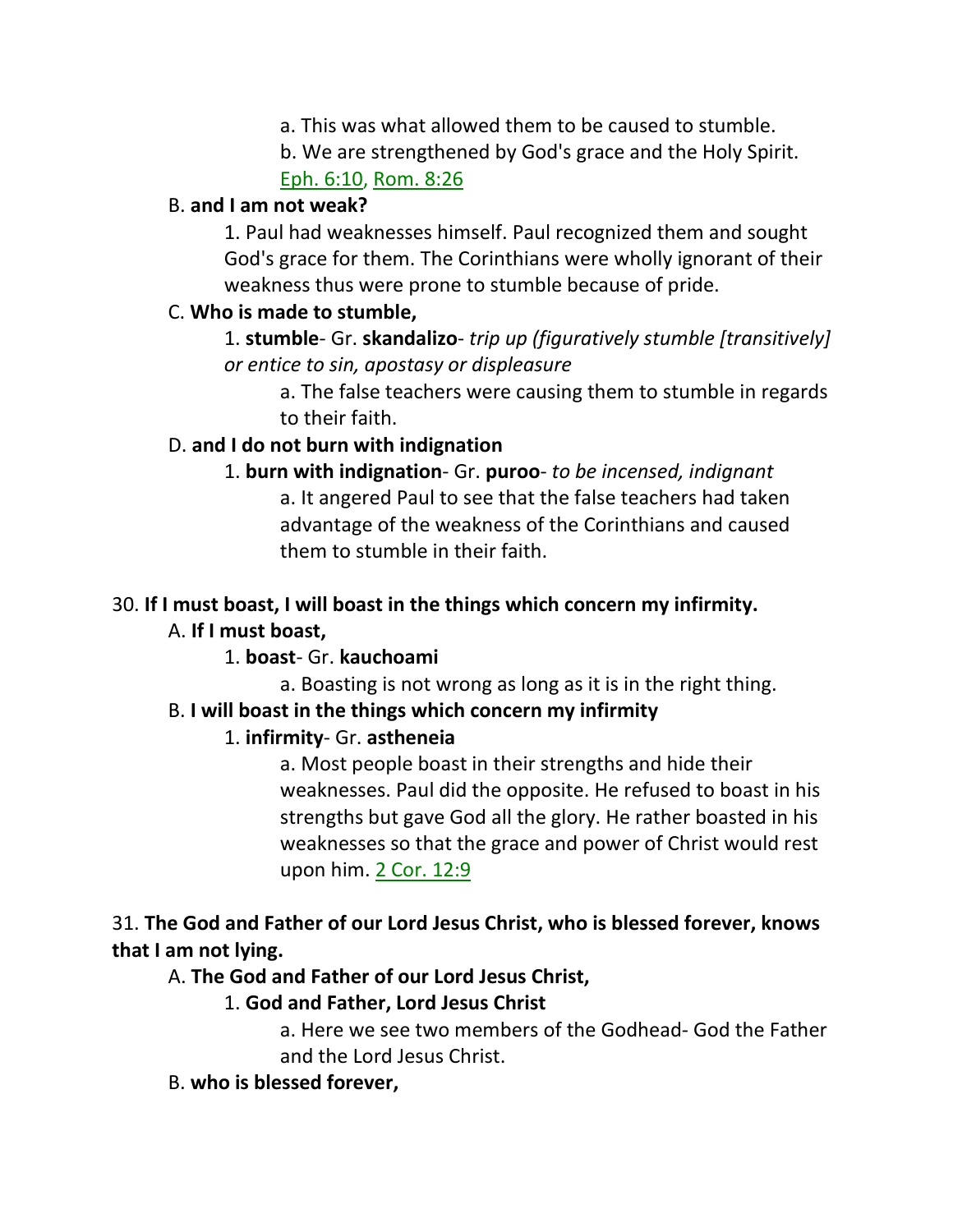#### 1. **blessed**- Gr. **eulogetos**- *well spoken of*

#### C. **knows that I am not lying**

#### 1. **knows**- Gr. **eido**- *to know fully and precisely*

- a. God's knowledge is full and precise.
- b. This speaks to God being omniscient.

### 2. **lying**- Gr. **pseudomai**

a. We can lie to others, and even lie to ourselves, but we cannot successfully lie to God.

# 32. **In Damascus the governor, under Aretas the king, was guarding the city of the Damascenes with a garrison, desiring to arrest me;**

# A. **In Damascus the governor,**

1. **Damascus**- means "*place of blood*"

a. This is where Paul went to shed the blood of the saints before his conversion.

b. It was here that Paul placed his faith in Jesus Christ as the Messiah and was cleansed by the blood of Jesus.

# 2. **governor**- Gr. **ethnarches**- *governor of a minority or ethnic community*

a. This was not Aretas who was the king at the time the governor ruled.

### B. **under Aretas the king,**

### 1. **Aretas**- means "*engraver*"

a. This is a type of Jesus. He has engraved those who believe upon Him upon His hand. Is. 49:16 The governor that ruled the land was a type of Satan, who for a time rules on earth, although King Jesus is the ultimate ruler that will come back.

### 2. **king**- Gr. **basileus**

### C. **was guarding the city of the Damascenes with a garrison,**

### 1. **guarding**- Gr. **phroureo**

a. Satan guards this earthly realm to capture those who would receive Jesus and be redeemed by His blood.

### 2. **city**- Gr. **polis**

- 3. **Damascenes** *of Damascus*
- 4. **garrison** not in Greek- omit

#### D. **desiring to arrest me**

1. **desiring**- Gr. **thelo**